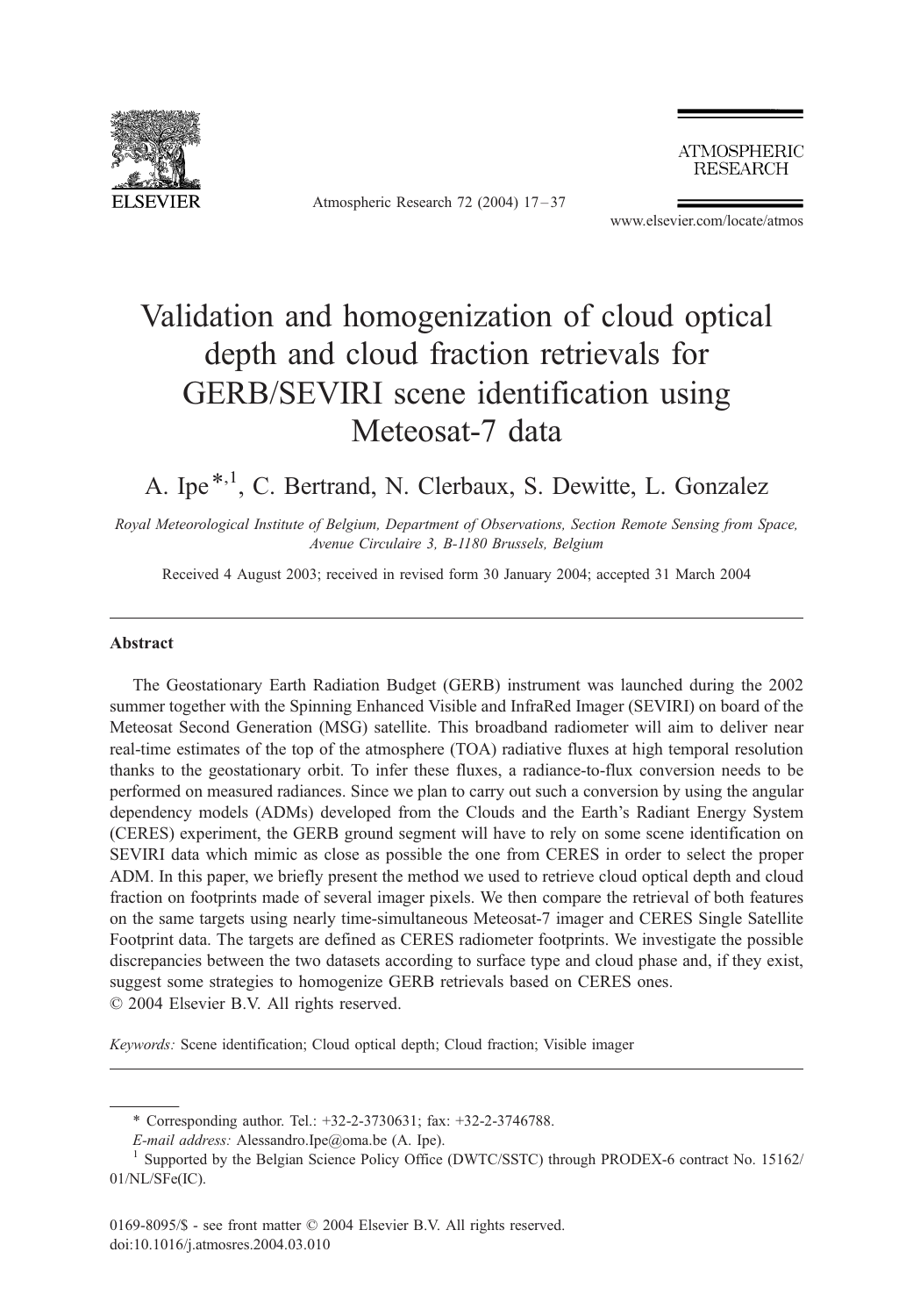# 1. Introduction

To derive the most accurate top of the atmosphere (TOA) solar fluxes from the measured Geostationary Earth Radiation Budget (GERB) [\(Harries and Crommelynck,](#page-19-0) 1999; Dewitte et al., 2000) broadband radiances, the Royal Meteorological Institute of Belgium (RMIB) is planning to use the new angular dependency models (ADMs) from the Clouds and the Earth's Radiant Energy System (CERES) experiment [\(Loeb et al., 2003\).](#page-19-0) They are due to replace and outperform the accuracy of the previous Earth Radiation Budget Experiment (ERBE) models [\(Suttles et al., 1988\).](#page-20-0) To reach the highest level of confidence in the derived fluxes from the radiance-to-flux angular conversion, it is needed to select and use the corresponding ADM that would be applied by CERES to the measured scene types of each GERB footprint's pixel. This requires the performance of a scene identification (SI) which gives similar results (i.e. features values) than those used to stratify the CERES ADMs. More precisely, it is crucial to remove any systematic bias between these two SI schemes.

As the GERB experiment aims to deliver products on a near realtime basis (i.e. within 4 hours after the acquisition time), the overall RMIB GERB Processing (RGP) should not take more than the time period between two GERB/SEVIRI series of images (i.e. 15 minutes). In order to cope with this major time constraint, such a SI scheme for GERB is committed to remain simple and only extract the smallest needed set of features. It turns out that the minimal set required to select the more relevant ADM is defined by the cloud fraction, the cloud phase, the cloud optical depth and the surface type for each GERB pixel, or more specifically the mean of the feature values of all the Spinning Enhanced Visible and InfraRed Imager (SEVIRI) pixels (resolution of 3 km at nadir) within this GERB footprint's pixel. The use of CERES ADMs in connection with measured footprints of similar spatial resolution than those used to build these ADMs (i.e. about 10 km at nadir, [Wielicki et al., 1996\)](#page-20-0) certainly avoids any new error source in the radiance-to-flux conversion which could arise from distinct spatial extends of GERB and CERES footprints. Hence, in the following, the term GERB pixel or footprint will not refer to the native spatial resolution of the instrument (50 km at nadir), but to a pixel's size of about 10 km. To reach such a resolution the GERB broadband measured radiances are being interpolated by some data fusion algorithm with the help of the SEVIRI multispectral imager on board of the Meteosat Second Generation (MSG) satellite [\(Schmetz et al.,](#page-20-0) 2002). Briefly, the high spectral accuracy of GERB is combined with the high spatial resolution of SEVIRI. This is achieved by correcting the broadband radiance estimations from the 11 SEVIRI spectral channels with GERB measurements and by interpolating these correction coefficients to footprints of  $3 \times 3$  SEVIRI pixels [\(Gonzalez et al., 2000\).](#page-19-0)

In this paper, we shall focus on the determination of the cloud optical depth and cloud fraction. We will present a fast cloud optical depth retrieval algorithm which is not based on an iterative scheme as it is the case for the CERES experiment. Instead, it only uses visible narrowband radiances from an imager to estimate the cloud optical depth. Moreover, it does not require to priorly flag cloudy pixels by some cloud detection scheme (generally based on threshold tests applied to imager narrowband measurements). However, look-up tables computed using a radiative transfer (RT) model are still needed in order to link the measured quantities to cloud optical depth, but an innovative way to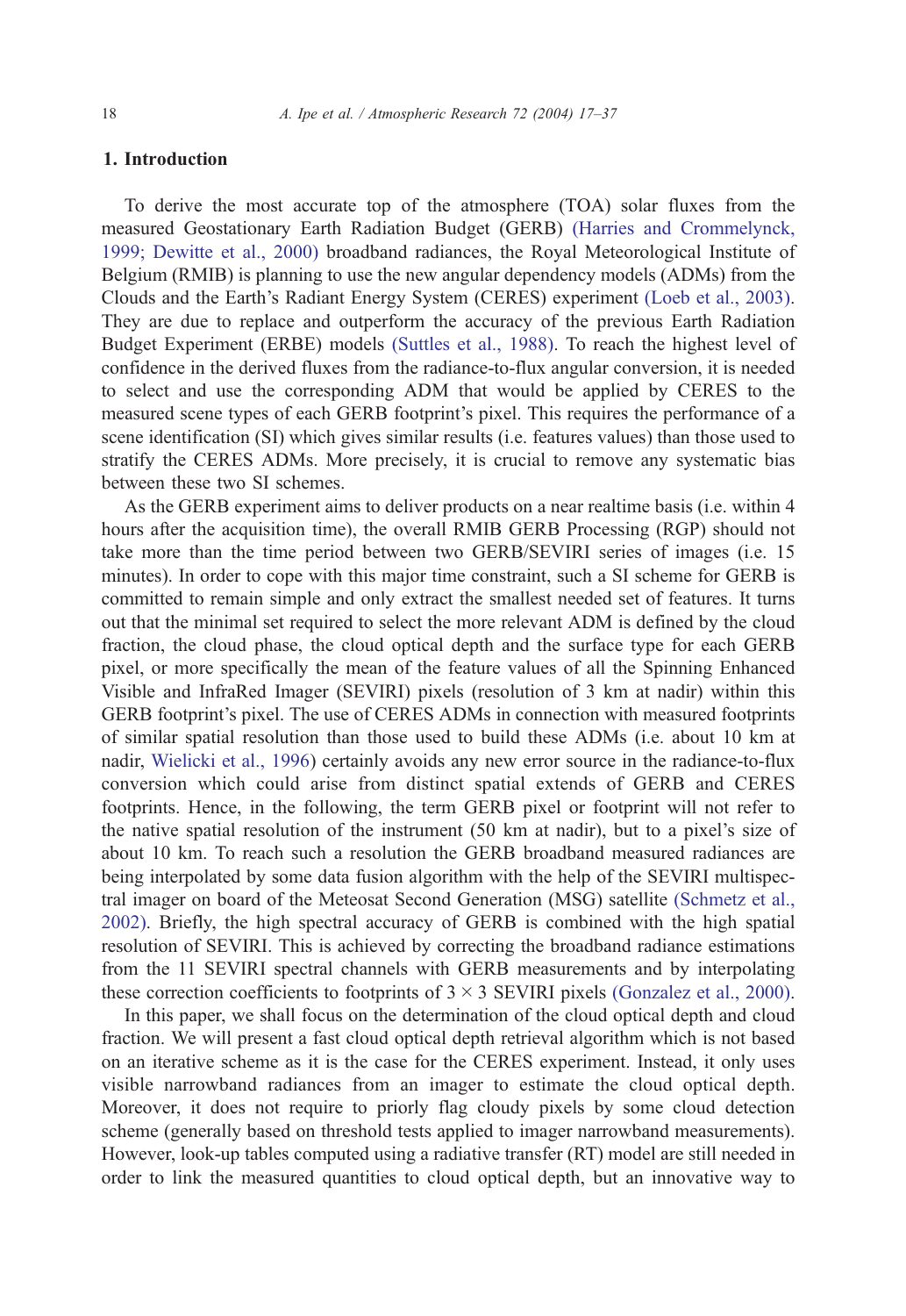parameterize them will be given. The cloud fraction estimation is based on cloudy imager pixels detection within some defined footprint (typically of the size of GERB pixel); the cloudy test being simply a threshold on their associated cloud optical depth. Then, we will illustrate both retrieval schemes by applying them to Meteosat-7 (MS-7) visible images. We will show comparisons of the RGP retrieved cloud optical depth and cloud fraction from Meteosat-7 simulated footprints and CERES associated features' values. We will then suggest some correction schemes on GERB cloud optical depth and provide the optimal threshold for cloudy/non-cloudy pixels which mimic as close as possible the CERES cloud optical depth and cloud fraction estimates. Finally, we will propose some strategies for more in-depth future comparisons of CERES and SEVIRI cloud properties retrievals.

#### 2. Cloud properties retrieval algorithms

## 2.1. Cloud optical depth

Cloud optical depth retrieval scheme is usually part of a larger cloud properties inference algorithm which is based on multi-wavelength radiance measurements. Such algorithms can generally be divided into two classes: (a) those using RT calculations combined with a threshold test to detect cloudy pixels and (b) those relying on some clustering techniques in the multidimensional radiance space constituted by several bands. However, due to problems inherent to clustering techniques, the majority of cloud remote sensing studies is based on comparisons with RT computations. Nevertheless, clustering schemes are specifically aimed to deal with only partially cloudy pixels, i.e. low spatial resolution measurements, as shown in [Arking and Childs \(1985\).](#page-19-0)

Threshold techniques treat each pixel independently and assume that they can be considered as either completely cloudy or clear. According to the SEVIRI spatial resolution of 3 km (at nadir), this independent pixel approximation (IPA) can be considered as valid in our case. However, it is worth pointing out that correction schemes exist in order to cope with 3-dimensional cloud structures and their associated horizontal transport of radiation which cannot be anymore neglected at higher spatial resolutions, as it is illustrated in [Wyser et al. \(2002\).](#page-20-0) IPA algorithms rely on the fact that the reflection function of clouds at a non-absorbing narrowband in the visible part of the electromagnetic spectrum is primarily dependent on the cloud optical depth. These schemes can further be divided into two groups: (1) those making use of asymptotic relations for the reflection and transmission functions of optically thick layers ( $\tau \geq 9$ ) as shown in [King \(1987\)](#page-19-0) and (2) those using a large set of precomputed values of the reflection function according to various scene viewing geometries and cloud optical depths,  $\tau$ , as for example in [Nakajima](#page-19-0) and King (1990).

From the previous considerations, it turns out that the simplest algorithm which can still allow the broadest range of applicability for cloud optical depth retrievals is based on simulated radiances from RT models properly convoluted with the visible narrowband filters of the imager under consideration. For simplicity we have simulated the outgoing radiances  $L(\theta_0, \theta, \varphi)$  [W m<sup>-2</sup> sr<sup>-1</sup>] for a small set of ideal scene types, i.e. pure ground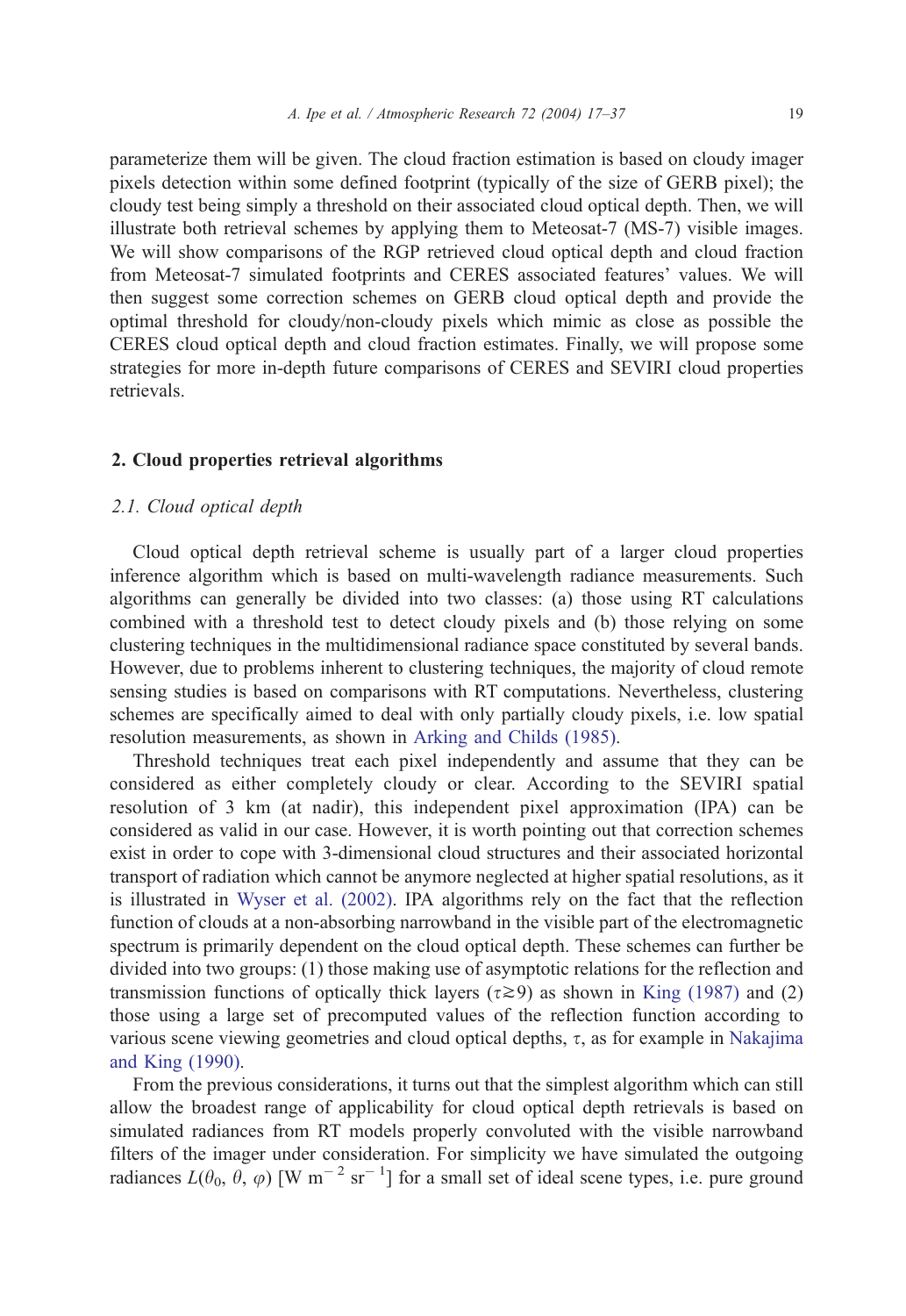<span id="page-3-0"></span>surfaces with spectrally uniform Lambertian albedos and two cloud conditions (water or ice) with fixed parameters (altitude and particle size). The scene observing conditions are defined relatively to the local normal to the ground surface, where  $\theta_0$  is the Sun's zenith angle,  $\theta$ , is the satellite's zenith angle and,  $\varphi$ , is the relative azimuth angle defined as the angle between the principal plane (made by the Sun, the surface and its local normal) and the satellite-surface-normal plane ( $\varphi = 0$  corresponds to forward scattering). We selected for this work the STREAMER [\(Key and Schweiger, 1998\)](#page-19-0) RT code. The definitions of the scenes simulated by the RT code, as well as its input parameters, are given in Table 1. We used for planetary boundary layer standard atmospheric profile the mid-latitude summer properties and we set the aerosol optical model to maritime for ocean and rural for land, both with background tropospheric and stratospheric vertical profiles and finally we used a 50 km visibility. Gaseous absorption and Rayleigh scattering were also included. The cloud optical depths,  $\tau$ , given at 0.65  $\mu$ m are chosen according to a pseudo-logarithmic scale. The optically opaque cloudy condition,  $\tau = 128$ , we used is identical to the one chosen in the CERES experiment, as well as the particle shape for ice clouds. Note that we are only considering single uniform cloud layers in these computations. Moreover, the reflectance model of the ground surfaces used is Lambertian as it is also the case for a majority of algorithms found in the literature [\(Arking and Childs, 1985; King, 1987;](#page-19-0) Nakajima and King, 1990; Rossow and Garder, 1993; Nakajima and Nakajima, 1995) and in particular for CERES.

The common approach found in the literature is, first, to apply a cloud detection scheme using threshold tests on multispectral measurements as, for example, the APOLLO algorithm [\(Saunders, 1986\).](#page-20-0) Then, for so flagged cloudy pixels, RT computed radiances are used directly as look-up tables to extract the cloud optical depth according to the scene viewing geometry and the measured visible narrowband values (see for example [Rossow](#page-20-0) and Garder, 1993). Instead, we proceed differently. As shown in [Nakajima and Nakajima](#page-20-0) (1995), there is an empirical law between the visible radiance (thus reflectance) and the cloud optical depth which is nearly insensitive to the cloud particle size  $r_e$  for visible

Table 1

Scene parameters used as inputs for the STREAMER code simulations where  $\alpha$  is the broadband surface albedo, z is the bottom cloud altitude, h is the cloud geometrical thickness,  $r_e$  the cloud particle mean effective radius and,  $\tau$ the cloud optical depth at  $0.65 \mu m$ 

| α                    |          | $0 \rightarrow 0.8$ by 0.05 steps                                 |                |
|----------------------|----------|-------------------------------------------------------------------|----------------|
| Aerosols             | maritime |                                                                   | rural          |
|                      |          | background tropos, and stratos, prof.                             |                |
| Std prof.            |          | mid-latitude summer                                               |                |
| $\theta_0$ [°]       |          | $0 \rightarrow 90$ by 5° steps                                    |                |
| $\theta$ [°]         |          | $0 \rightarrow 90$ by 5° steps                                    |                |
| $\varphi$ [°]        |          | $0 \rightarrow 180$ by $10^{\circ}$ steps                         |                |
| Cloud phase          | water    |                                                                   | <sub>1ce</sub> |
| $z$ [km]             | 3        |                                                                   | 9              |
| $h$ [km]             | 3        |                                                                   |                |
| Cloud particle Shape | spheric  |                                                                   | hexagonal      |
| $r_{\rm e}$ [µm]     | 8        |                                                                   | 70             |
| τ                    |          | 0, $\{10^{-2}, 10^{-1}, 1, 10\} \times \{1, 2, 4, 7\}$ , 100, 128 |                |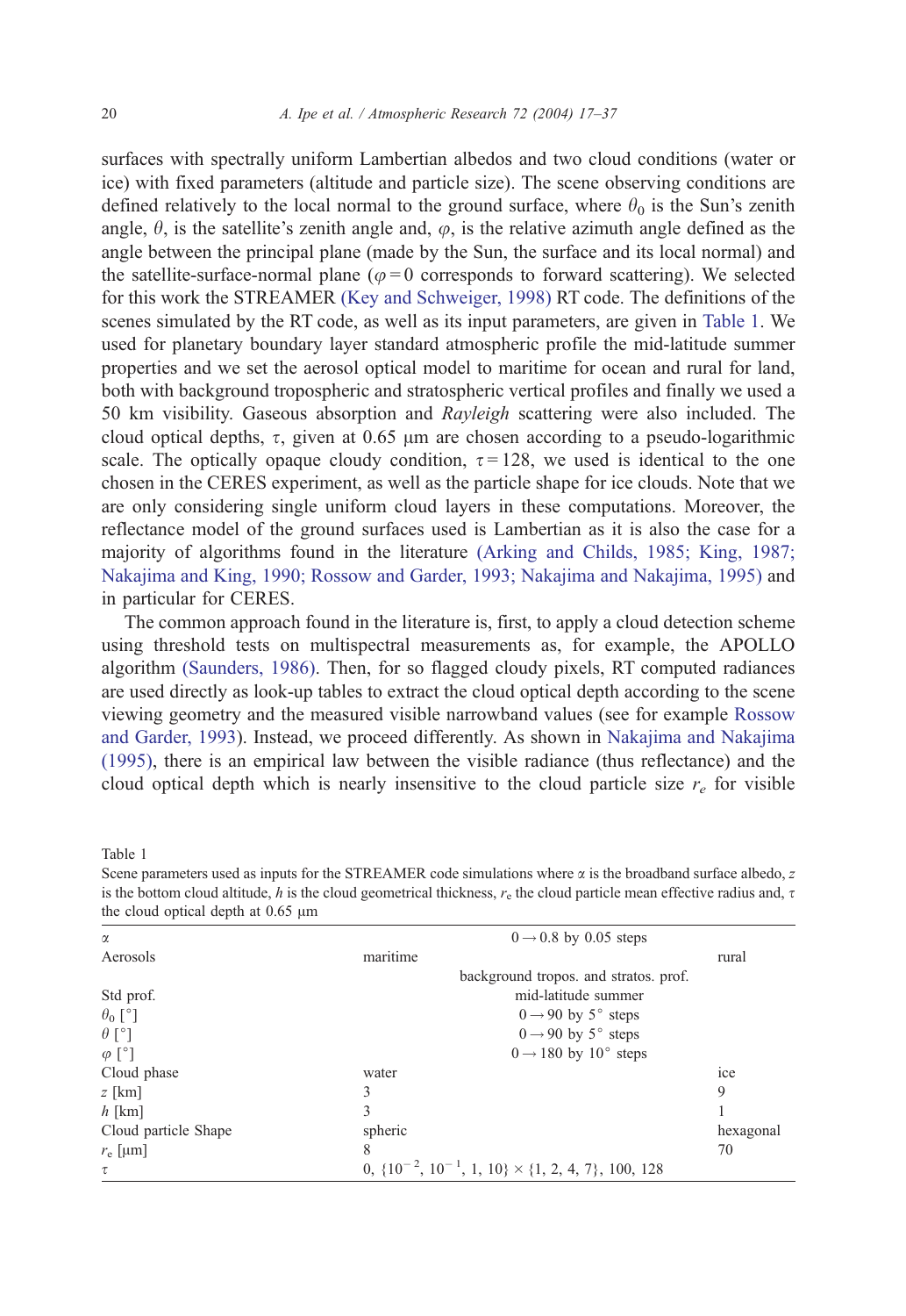wavelengths. By introducing the mean cloud amount (or cloud coverage index), C, defined as [\(Cano et al., 1986\)](#page-19-0)

$$
C(\theta_0, \theta, \varphi, \alpha, \text{phase}, \tau) = \frac{L(\theta_0, \theta, \varphi, \alpha, \text{phase}, \tau) - L(\theta_0, \theta, \varphi, \alpha, \tau = 0)}{L(\theta_0, \theta, \varphi, \text{phase}, \tau = 128) - L(\theta_0, \theta, \varphi, \alpha, \tau = 0)},
$$

which can be equivalently expressed in terms of bidirectional reflectance distribution function (BRDF)  $\rho$  as

$$
C(\theta_0, \theta, \varphi, \alpha, \text{phase}, \tau) = \frac{\rho(\theta_0, \theta, \varphi, \alpha, \text{phase}, \tau) - \rho(\theta_0, \theta, \varphi, \alpha, \tau = 0)}{\rho(\theta_0, \theta, \varphi, \text{phase}, \tau = 128) - \rho(\theta_0, \theta, \varphi, \alpha, \tau = 0)},
$$
\n(1)

where  $\tau = 0$ , represents clear-sky conditions above the ground surface,  $\tau = 128$ , denotes the opposite boundary limit associated with optically opaque cloudy conditions leading to simulated radiance fields insensitive to surface albedo. This law is rescaled with C values ranging from 0 to 1. This empirical law is easily built from our RT simulated data. The most noticeable fact when plotting C according to the cloud optical depth is its similar shape for all scene viewing geometries (see [Fig. 1\)](#page-5-0). Note that the curve is not saturated at  $C = 1$  when  $\tau = 128$ . This relies on the fact that the reflection function of the optically opaque clouds generated by the RT code is still increasing with the cloud optical depth. Nevertheless, it can be shown that saturation is reached for  $\tau \approx 400$ . However, to remain in accordance with the CERES retrievals, we have set  $\tau = 128$  as the highest possible cloud optical depth value which can be given by our algorithm.

Due to this characteristic shape we parameterize this relation by using a modified sigmoid function of the logarithm of the optical depth,<sup>2</sup> i.e.  $C = f(\log \tau)$ , where f is defined as

$$
f(\log \tau) = \frac{A}{B + 10^{-(\log \tau - \log \tau_0)/\chi}},
$$

and relates on four parameters (A, B,  $\tau_0$ >0 and  $\chi \neq 0$ ). Note that, in the latter expression, the dependency of C and of the four parameters with the scene viewing geometry  $(\theta_0, \theta, \varphi)$ , surface albedo  $\alpha$  and cloud phase is implicitly assumed. Some basic algebra leads us to the compact form

$$
C = \frac{A}{B + \left(\frac{\tau_0}{\tau}\right)^{1/\chi}}\tag{2}
$$

These four parameters can then be adjusted in order to get the closest match between the empirical curve and our modified sigmoïd through a least square fit on the RT data. Practically, the Powell multidimensional fitting method [\(Press et al., 1992\)](#page-20-0) is used. Finally, we end up with a set of four parameters for each scene viewing geometry, surface albedo

 $2\text{ I}$  It must be noted that the sigmoid function of the optical depth only satisfies the boundary value problem of  $C=0$  for  $\tau = 0$  asymptotically.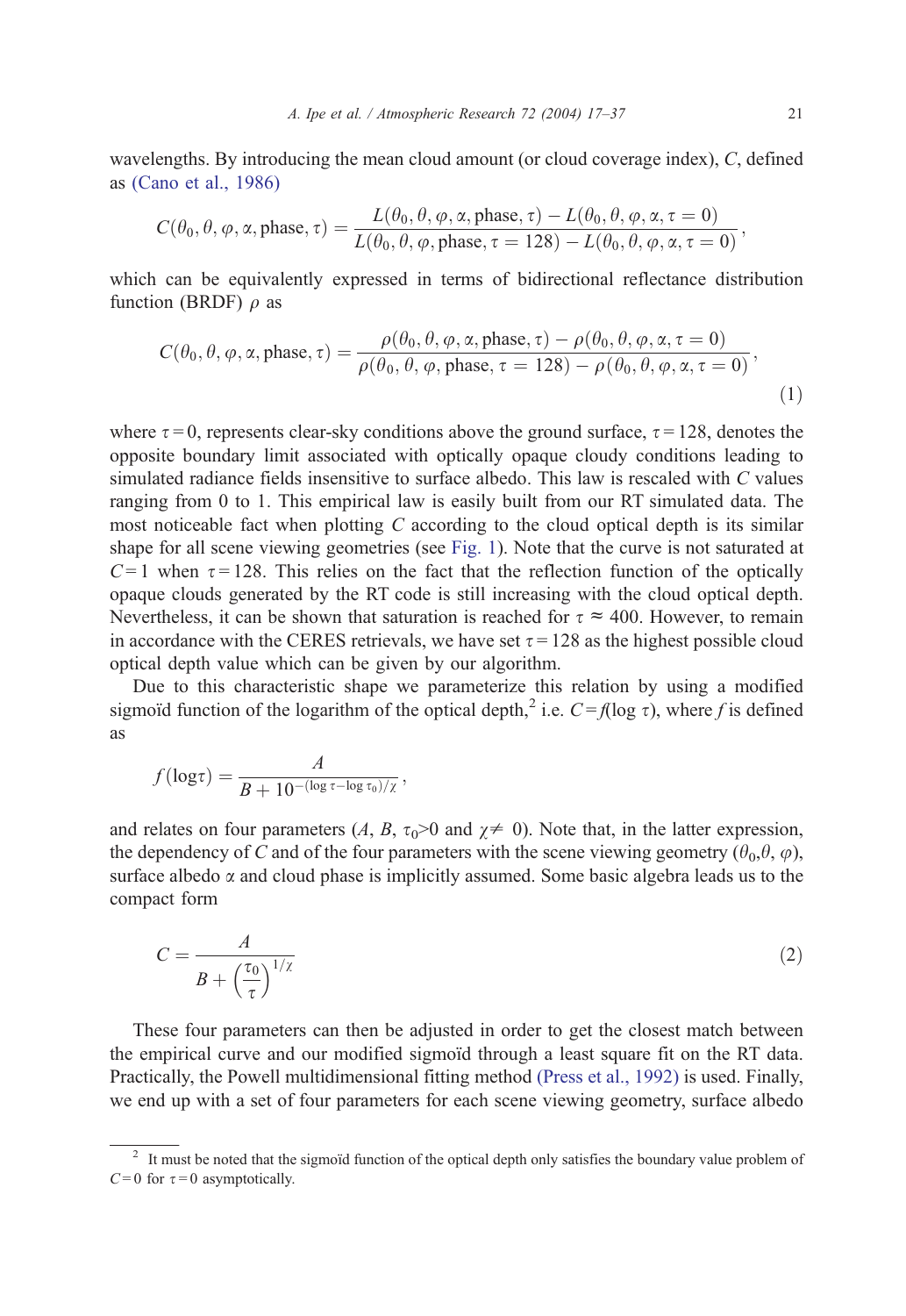

Fig. 1. Mean cloud amount C versus cloud optical depth  $\tau$  empirical curves for (a) ocean surface albedo ( $\alpha$ =0.05) under water cloud and (b) land surface albedo ( $\alpha = 0.4$ ) under ice cloud using the STREAMER RT code. The plain curve is associated to  $\theta_0 = 10^\circ$ ,  $\theta = 60^\circ$  and  $\varphi = 0^\circ$ , while the dashed curve is for  $\theta_0 = 45^\circ$ ,  $\theta = 15^\circ$  and  $\varphi = 180^\circ$ . The stars ( $\star$ ) represent the optically opaque cloudy conditions ( $\tau$ =128) above the surfaces.

and cloud phase instead of twice  $(C \text{ and } \tau)$  the number of optical depth values (here and according to [Table 1](#page-3-0) this number is equal to 15). Moreover, the relation between C and  $\tau$ can be seen as an implicit non-linear interpolation on the discrete  $\tau$  and C values computed by the RT code. We can directly see the benefit of the simple formulation of our fitting function. Indeed, Eq. (2) can explicitly be solved for the cloud optical depth, leading us to

$$
\tau = \frac{\tau_0 C^{\chi}}{(A - BC)^{\chi}},\tag{3}
$$

with the mathematical constraints of Eq. (2) ( $\chi \neq 0$ ,  $\tau_0$ >0) and setting the retrieved  $\tau$  value to 128 when  $C \geq A/B$  (saturation condition).

Thus, our cloud optical depth retrieval algorithm immediately follows. For each imager pixel:

- (1) We estimate its cloud phase from the  $0.67$  and  $1.6 \mu m$  SEVIRI channels according to [Jolivet and Feijt \(2003\),](#page-19-0)
- (2) According to the clear-sky reflectance estimated as in [Ipe et al. \(2003\)](#page-19-0) and the pixel's viewing geometry ( $\theta_0$ ,  $\theta$ ,  $\varphi$ ), we search the associated broadband surface albedo  $\tilde{\alpha}$ corresponding to the closest match between the RT clear-sky imager simulated reflectances  $\rho(\theta_0, \theta, \varphi, \tilde{\alpha}, \tau = 0)$  and this estimated clear-sky value,
- (3) We compute its associated mean cloud amount value, C using Eq. (1), where the optically opaque cloudy reflectance,  $\rho(\theta_0, \theta, \varphi, \tilde{\alpha}, \rho)$  hase,  $\tau = 128$ ) is from RT simulation according to the pixel's viewing geometry ( $\theta_0$ ,  $\theta$ ,  $\varphi$ ) and broadband surface albedo  $\tilde{\alpha}$  found in the previous step,
- (4) We compute its associated cloud optical depth value using Eq. (3) and the four fitted parameters for the associated pixel's viewing geometry, broadband surface albedo  $\tilde{\alpha}$ and cloud phase.

<span id="page-5-0"></span>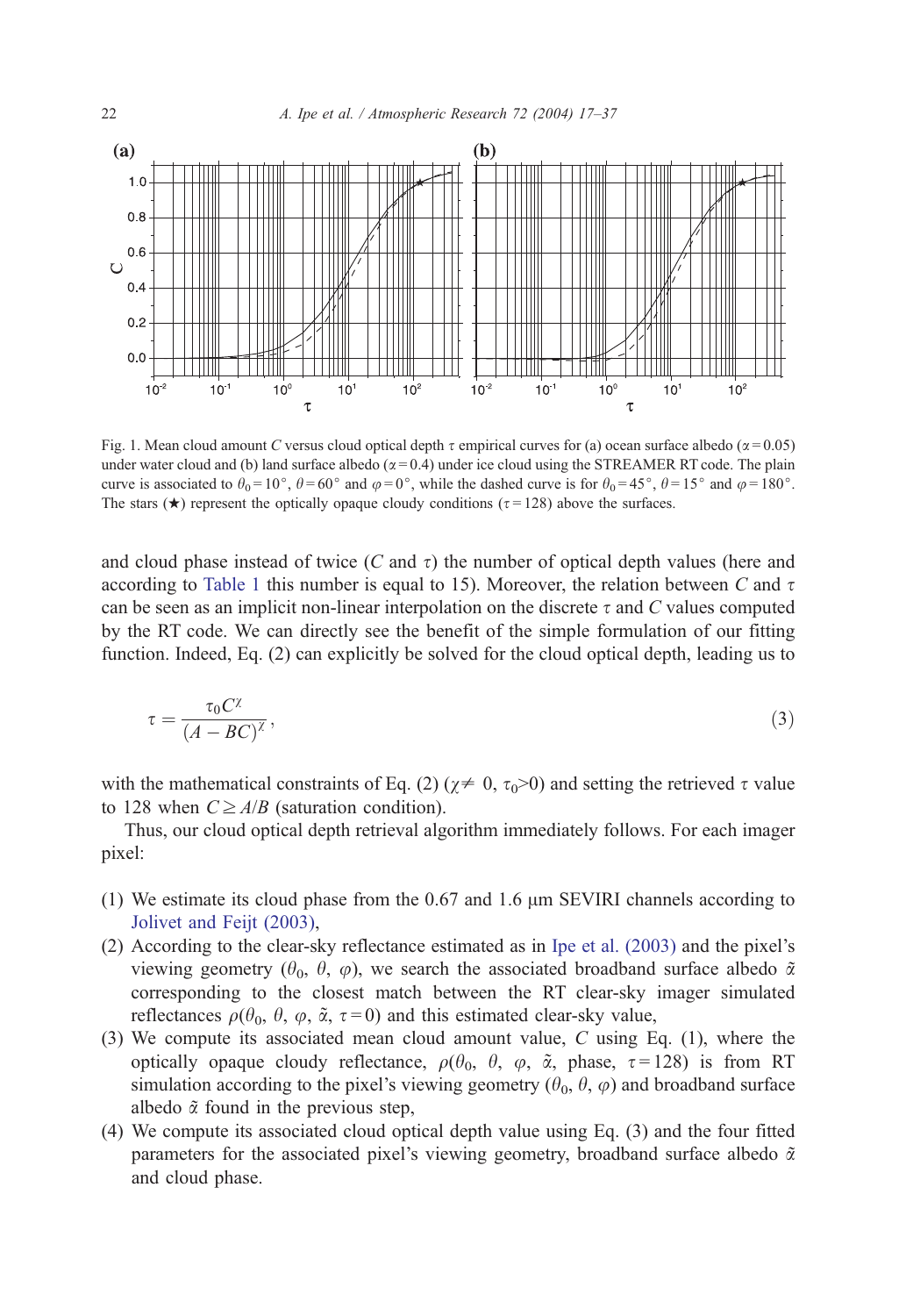#### 2.2. Cloud fraction

The cloud fraction or cloud cover  $f$  is always defined on some footprint (i.e. a set of pixels) and simply consists in the computation of the relative fraction of cloudy pixels within that footprint. Major cloud detection algorithms found in literature are based on threshold decision tests related to multispectral radiance measurements for each pixel (see for example [Rossow and Garder, 1993](#page-20-0) or [Saunders, 1986\)](#page-20-0). Moreover, such a cloudy/noncloudy test is generally applied before any cloud properties retrieval scheme. For GERB, we adopt a different approach. The cloud screening scheme requires that the cloud optical depth retrieval scheme described above has been priorly applied. The pixel is then flagged as cloudy if  $\tau > \tau_{\text{thres}}$ , where  $\tau_{\text{thres}}$  is a constant threshold value (see Section 4). As mentioned in Section 1, we are planning to deliver TOA broadband fluxes at an increased spatial resolution of 10 km at nadir compared to the lower native GERB resolution. Therefore, due to the spatial resolution of SEVIRI, the footprint size on which cloud fraction needs to be estimated is  $3 \times 3$  SEVIRI pixels.

#### 3. Data description

To uncover possible discrepancies between GERB and CERES cloud properties retrieval methods and suggest some correction schemes, we compare the cloud optical depth and cloud fraction predicted by both instruments' algorithms. However, during the commissioning period of MSG, SEVIRI measurements will not be available on an operational basis (i.e. real-time dissemination through receiving station). Therefore, the RGP will be tested with Meteosat-7 as the imager. Nevertheless, application of the GERB SI scheme on MS-7 visible narrowband data and comparisons with CERES will prove useful for the validation of our adopted methodology for cloud optical properties retrievals.

Due to the lack of a 1.6  $\mu$ m channel on MS-7, the cloud phase algorithm cannot be directly transposed to this imager. Note that we could use a cloud phase discrimination method based on brightness temperatures estimated from the MS-7  $11.5 \mu m$  thermal channel, but this would require a further validation step. Therefore, as such a scheme would certainly not be used for SEVIRI due to its uncertainties compared to its CERES counterpart, we will rely on the determination of the cloud phase given in the CERES products.

Considering the relatively broad visible channel of MS-7 extending up to  $1.0 \mu m$ compared to the narrower  $0.6$  and  $0.8 \mu m$  SEVIRI bands (see [Fig. 2\)](#page-7-0), we are expecting an increase in the amount of radiation absorbed with respect to the cloud particle size as illustrated in Jolivet and Feijt  $(2003)$  for the SEVIRI 1.6  $\mu$ m channel. Therefore, it will certainly introduce some scattering in GERB retrievals due to our adopted methodology (RT computed radiances were made with a fixed effective particle size for each cloud phase). Rayleigh and aerosol scattering as well as surface albedo tend to increase clear-sky measurements made in this wider visible channel, thus leading to a decrease in sensitivity of the radiance towards cloud optical depth. However, for SEVIRI, our cloud identification scheme will be applied for ocean on  $0.8 \mu m$  data for minimal sensitivity regarding the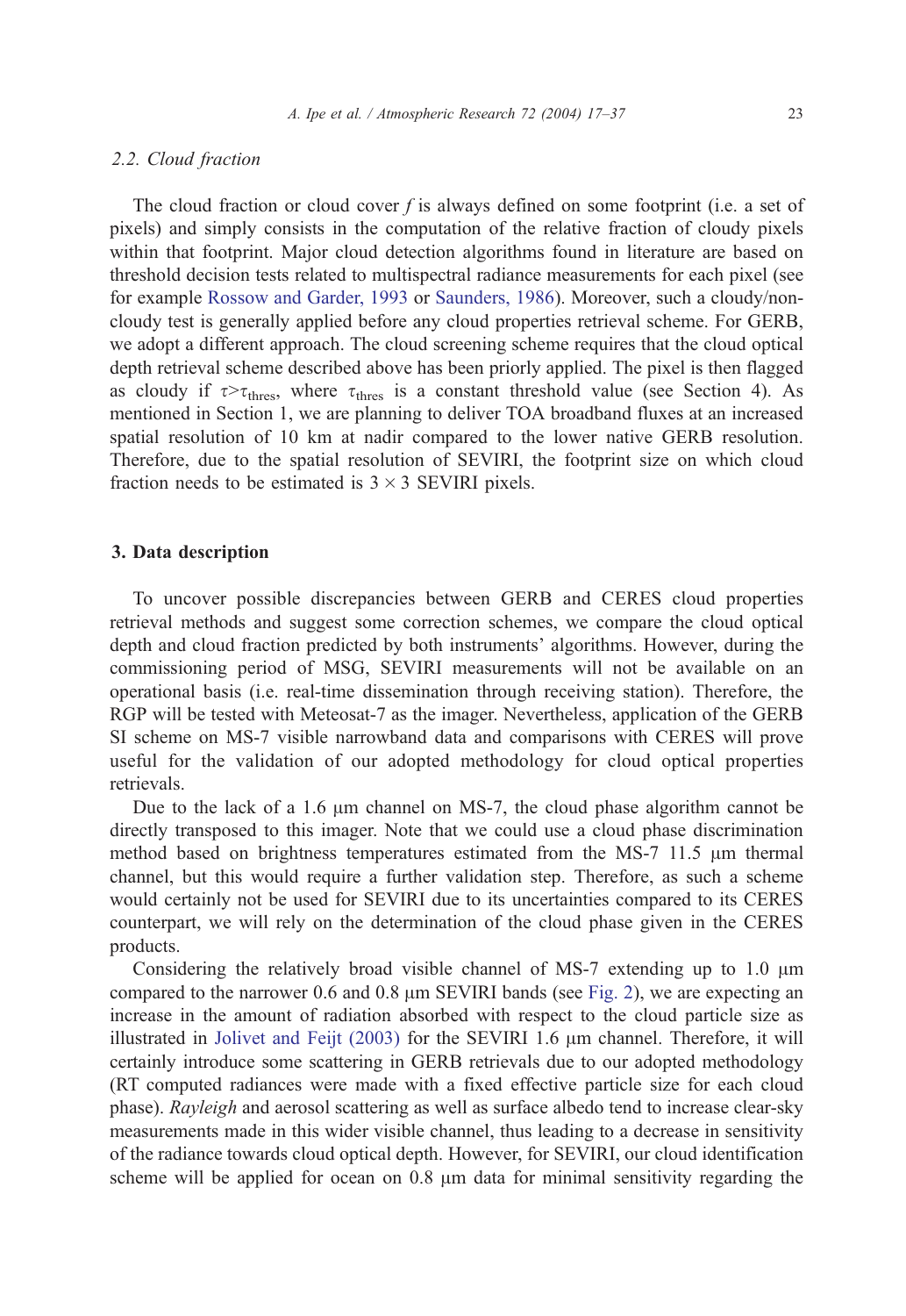<span id="page-7-0"></span>

Fig. 2. Meteosat-7 and SEVIRI visible narrowband spectral responses.

surface albedo,  $Rayleigh$  and aerosol scattering. For other surface types the 0.6  $\mu$ m channel will be considered in order to minimize the contribution of the surface albedo in the signal.

Since CERES ADMs were built from the Tropical Rainfall Measuring Mission (TRMM) satellite measurements using the Visible InfraRed Scanner (VIRS) imager, we shall use the CERES Single Satellite Footprint (SSF) TOA/Surface Fluxes and Clouds products which are generated on an hourly basis. Indeed, this dataset was used for the ADMs production [\(Loeb et al., 2003\).](#page-19-0) As the operational phase of MS-7 started in the beginning of June 1998, we used for our comparisons  $5000 \times 5000$  MS-7 visible images (about 2.25 km at nadir) from the Meteorological Archive and Retrieval Facility (MARF) of EUMETSAT and CERES SSF data from June 1998 to the end of August 1999 (15 months). Due to an anomaly of the CERES radiometer at the end of August 1998, we priorly use SSF VIRS Edition 2A and VIRS-only Edition 2 a posteriori. However, this change of data has no influence on the cloud parameters retrieval since CERES algorithms are only relying on VIRS data which were still available after the discovery of the anomaly.

To ensure measurements over similar scenes by both satellites (cloud motion due to the wind), our comparisons only take into account CERES footprints and related MS-7 pixels measured within 5 min around CERES acquisition time. Moreover, in order to limit sensitivity of our retrievals to parallax effects and 3-dimensional cloud structures, we only select for our comparisons CERES footprints that have a maximum tilt angle of  $5^\circ$ between the vectors joining the ground surface to each satellite. By this way, we select close scene viewing geometries for both instruments. In addition, only CERES footprints which are completely characterized by the VIRS imager are considered (i.e. the imager coverage within each footprint is 100%). Then, for each selected CERES footprint, we compute the mean cloud optical depth and cloud fraction over an equivalent GERB footprint made up of the  $5 \times 5$  MS-7 nearest pixels to the geographical center of the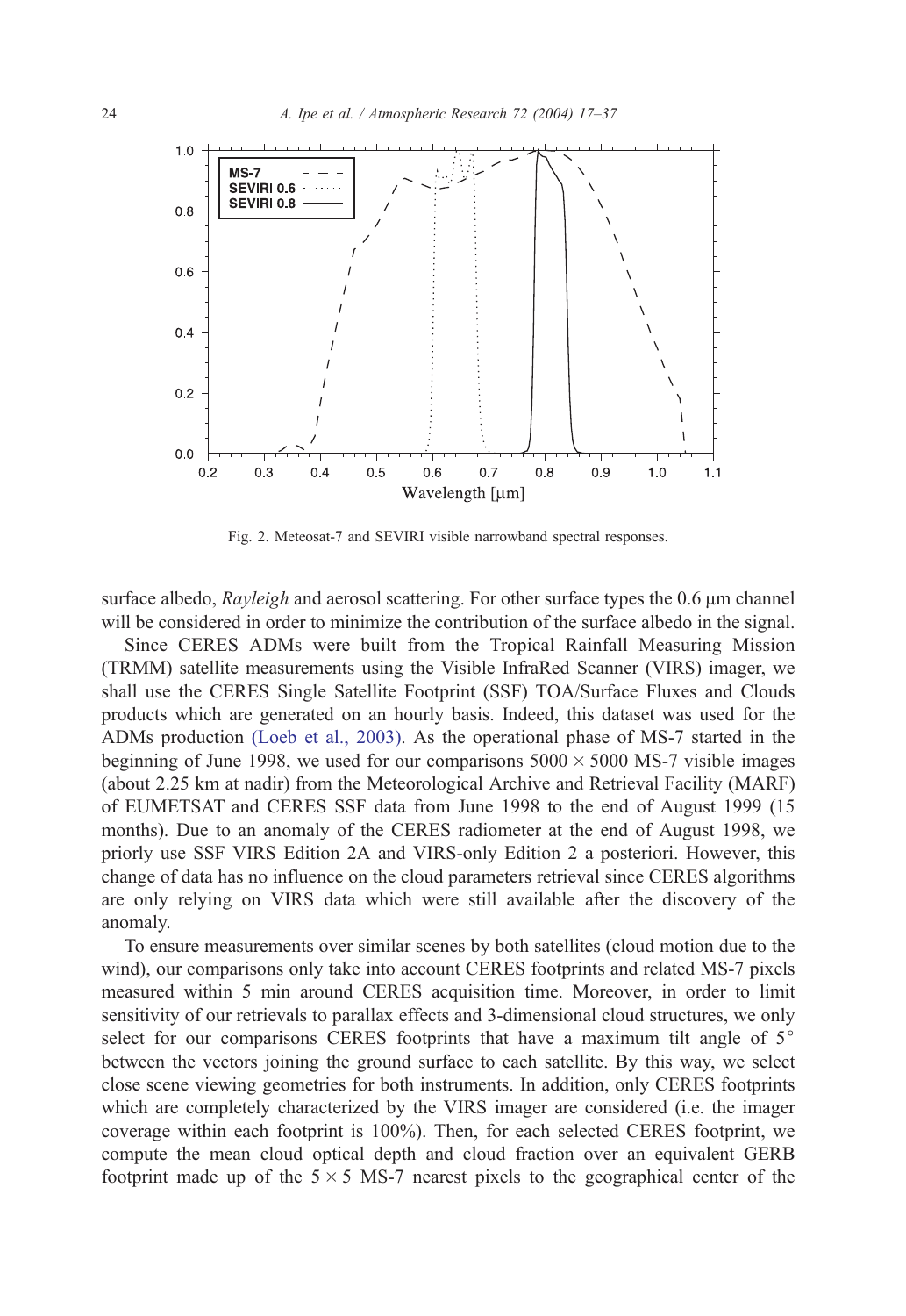CERES footprint. As previously mentioned, we rely on the CERES SI scheme for the cloud phase determination. However, as this feature is an average over the CERES footprint, we do not have access to its associated values at the imager pixel-scale. Therefore, we only consider footprints with pure water or ice clouds according to CERES. Finally, to be able to easily bin our results according to the surface type, we further refine our selection of CERES footprints to those characterized by homogeneous geotypes.

#### 4. Comparisons of GERB and CERES cloud properties

As we have seen, the mean cloud optical depth and cloud fraction within each GERB footprint are both linked to the chosen threshold  $\tau_{\text{thres}}$  used to distinguish between cloudy and non-cloudy imager pixels. It can be shown that variations of this parameter mainly affect low cloud optical depth retrievals while high  $\tau$  values are nearly insensitive. Requiring that the value of this parameter is taken in order that, in average on the studied footprints, the cloud fractions computed by the CERES algorithm are nearly identical to those computed by our scheme guarantees that we detect in average the same amount of cloud coverage than CERES. Practically, we find that a value of  $\tau_{\text{thres}} = 0.85$  matches our requirement regarding the mean cloud coverages for both instruments as it is shown in Fig. 3.

To be consistent with the CERES methodology and thus to be able to perform meaningful comparisons between CERES and GERB results, we should convolve the cloud optical properties from imager pixels within GERB footprints with the dynamical CERES point spread function (PSF) as it is done for the retrievals in CERES SSF data. However, due to the increase of programming complexity and computing time, we have



Fig. 3. Difference between CERES and GERB mean fractional cloud cover versus  $\tau_{\text{thres}}$ .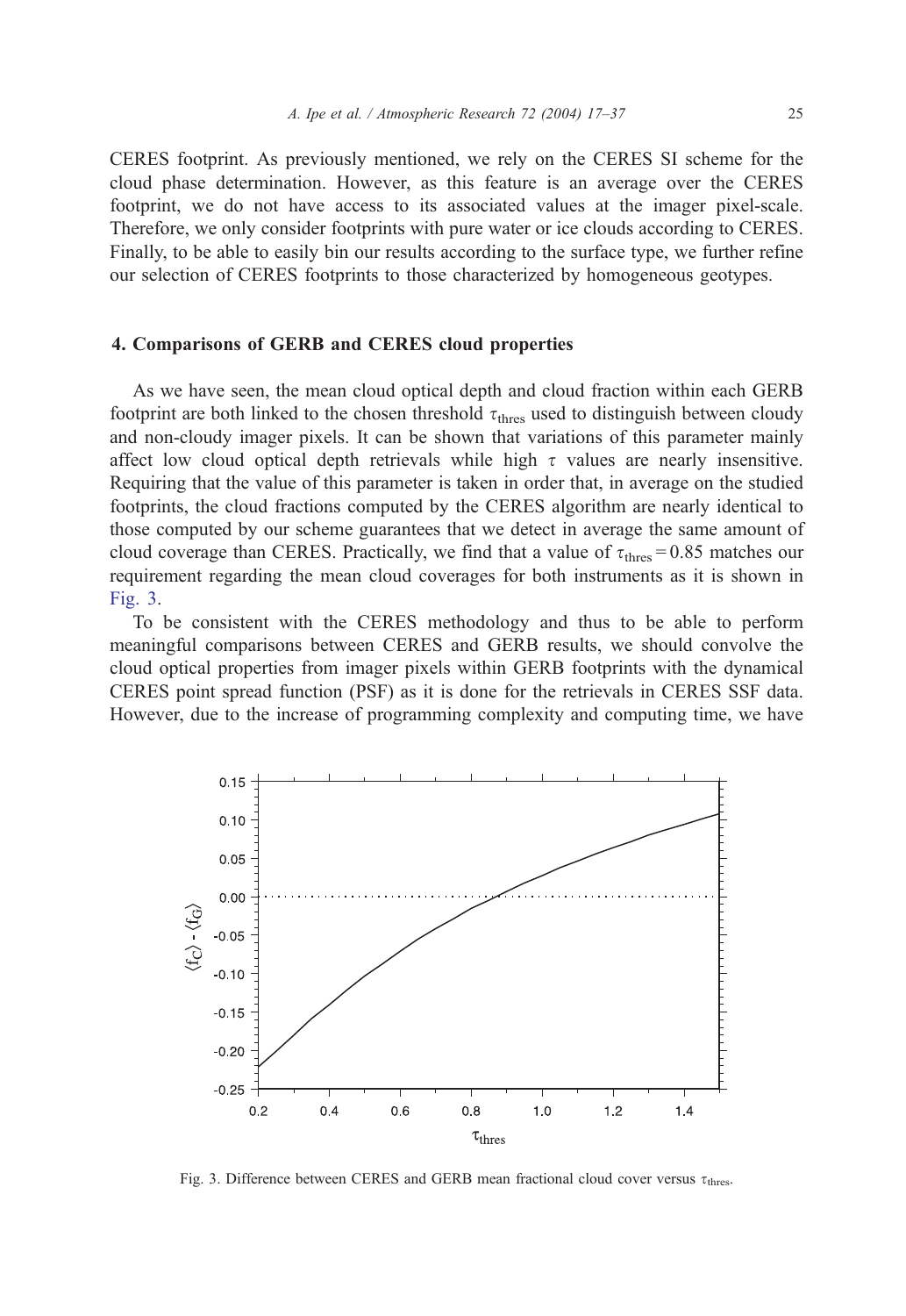discarded these calculations. Nevertheless, it is expected that such an approximation is not introducing any systematical bias but only random errors.

#### 4.1. Cloud optical depth

The average of cloud optical depth over the equivalent GERB footprint is performed by a natural logarithmic mean on cloudy pixels based on the threshold value  $\tau_{\text{thres}}$ . The range of possible  $\tau$  values is spreading across three decades, while ln  $\tau$  is varying almost linearly. This methodology is also adopted in the CERES products. Moreover, to avoid any bias when comparing the cloud optical depths, we only take into account CERES footprints having a single cloud layer as flagged so by the CERES SI scheme and corresponding to totally overcast cloudy conditions within the CERES field-of-view (FOV).

Despite the huge set of data used, the selection criteria on the cloud layers, ground surfaces and instruments tilt angle applied for the cloud optical depth comparisons only produce a limited set of pairs of values  $\tau_c$  and  $\tau_G$  (see Table 2). This table lists the different populations according to their CERES surface type and cloud phase. The most noticeable fact is the limited measurements above desert surface compared to others. This is not so surprising since deserts are known to be dry areas, and thus with very low occurrences of clouds (which are the media for precipitation).

The comparisons between CERES and GERB cloud optical depth retrieval schemes are illustrated in [Fig. 4.](#page-10-0) For each panel in this figure we chose to plot the natural logarithm of the retrieved  $\tau$  values in order to display small and large  $\tau$  with the same order of magnitude. This comparison accounts for collocated footprints associated to nearly timesimultaneous measurements and similar viewing geometries of both imagers. The most noticeable result from these scatterplots is the good agreement between the two retrieval schemes. The correlation coefficients are 0.894 for ocean with water clouds, 0.946 for ocean with ice clouds, 0.874 for vegetation with water clouds, 0.924 for vegetation with ice clouds and 0.886 for desert with ice clouds, but only 0.576 for water clouds above desert (see [Fig. 4\(e\)\)](#page-10-0). This can be explained by the fact that the associated dataset population is badly distributed and thus not statistically significant. The same conclusion reaches to the validity of the linear least square fit for that case. Regarding ice clouds cases, there is a larger scatter of the plots compared to the water phase cases as illustrated by the  $\chi^2$  values of the linear fits (as for example 0.094 versus 0.106 for ocean). A possible explanation of this effect could be related to the broader distribution of the ice particle effective radii  $r_e$  for ice clouds than for water clouds (see [Fig. 5\)](#page-12-0). One can argue that using

Table 2

Population of GERB and CERES cloud optical depth pairs according to their associated CERES surface type and cloud phase

|            | Water | Ice  | Total |
|------------|-------|------|-------|
| Ocean      | 12646 | 3645 | 16291 |
| Vegetation | 768   | 1770 | 2538  |
| Desert     | 116   | 187  | 303   |
| Total      | 13530 | 5602 | 19132 |

Only pure footprints according to the CERES mean cloud phase with homogene surface are considered.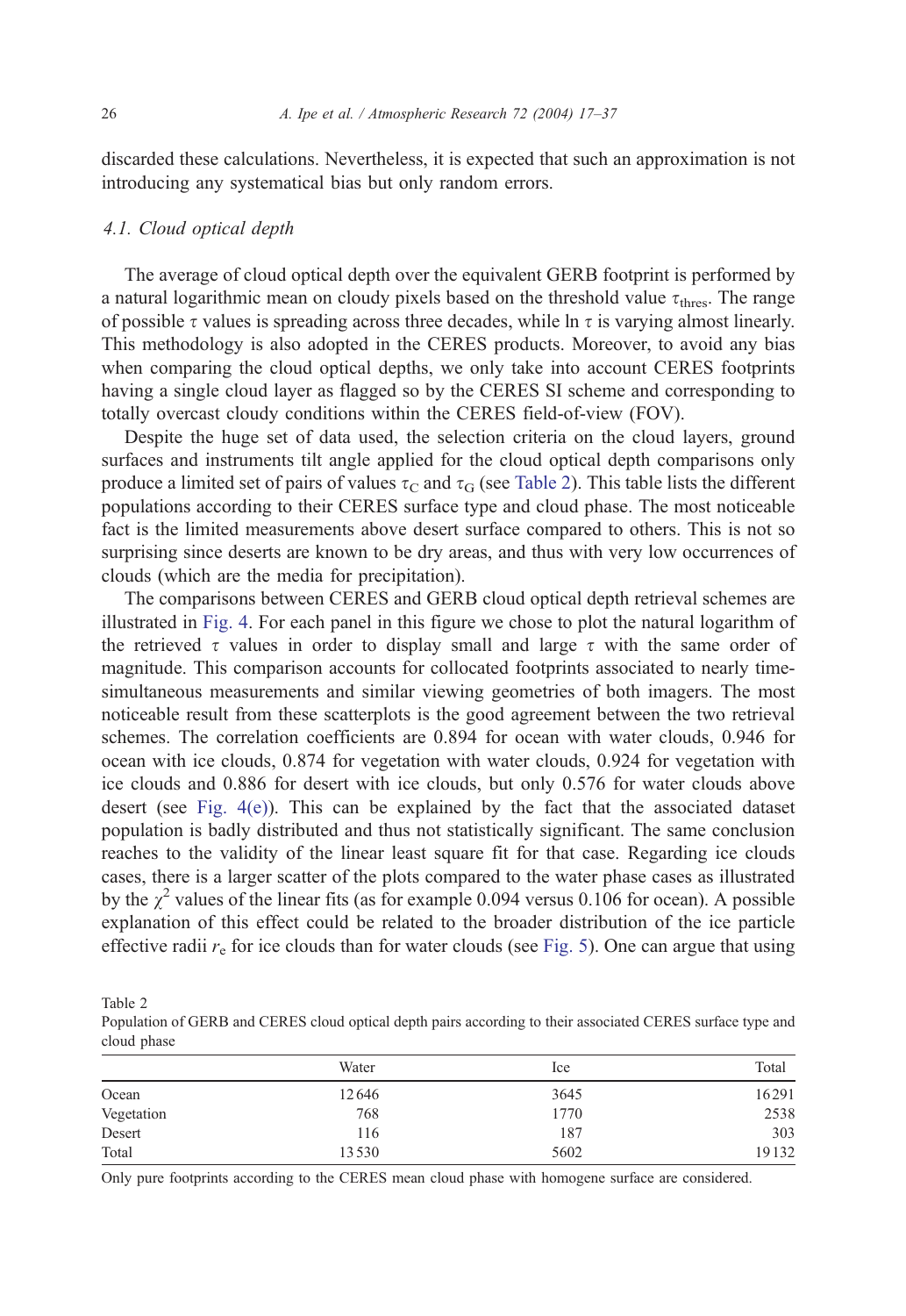<span id="page-10-0"></span>visible radiance measurements, the impact of the ice particle size distribution on the cloud optical depth retrievals should normally be less than the one we show. In fact, we strongly question our assumption regarding the insensitivity of visible radiance to cloud particle size when using MS-7 due to its broad visible channel (see [Fig. 2\)](#page-7-0) which extends at least partly in the near-infrared region. Moreover, this could also explain the deviation of the linear least square fits relative to the ideal case line.



Fig. 4. Natural logarithm of cloud optical depth retrieval pairs (ln  $\tau_c$ , ln  $\tau_G$ ) from collocated CERES and GERB footprints according to the different considered surfaces and cloud phases. Plain line represents the ideal case  $\tau_{\rm G} = \tau_{\rm C}$  while dashed line illustrates a robust linear least square fit with respect to outliers [\(Huber, 1964\).](#page-19-0)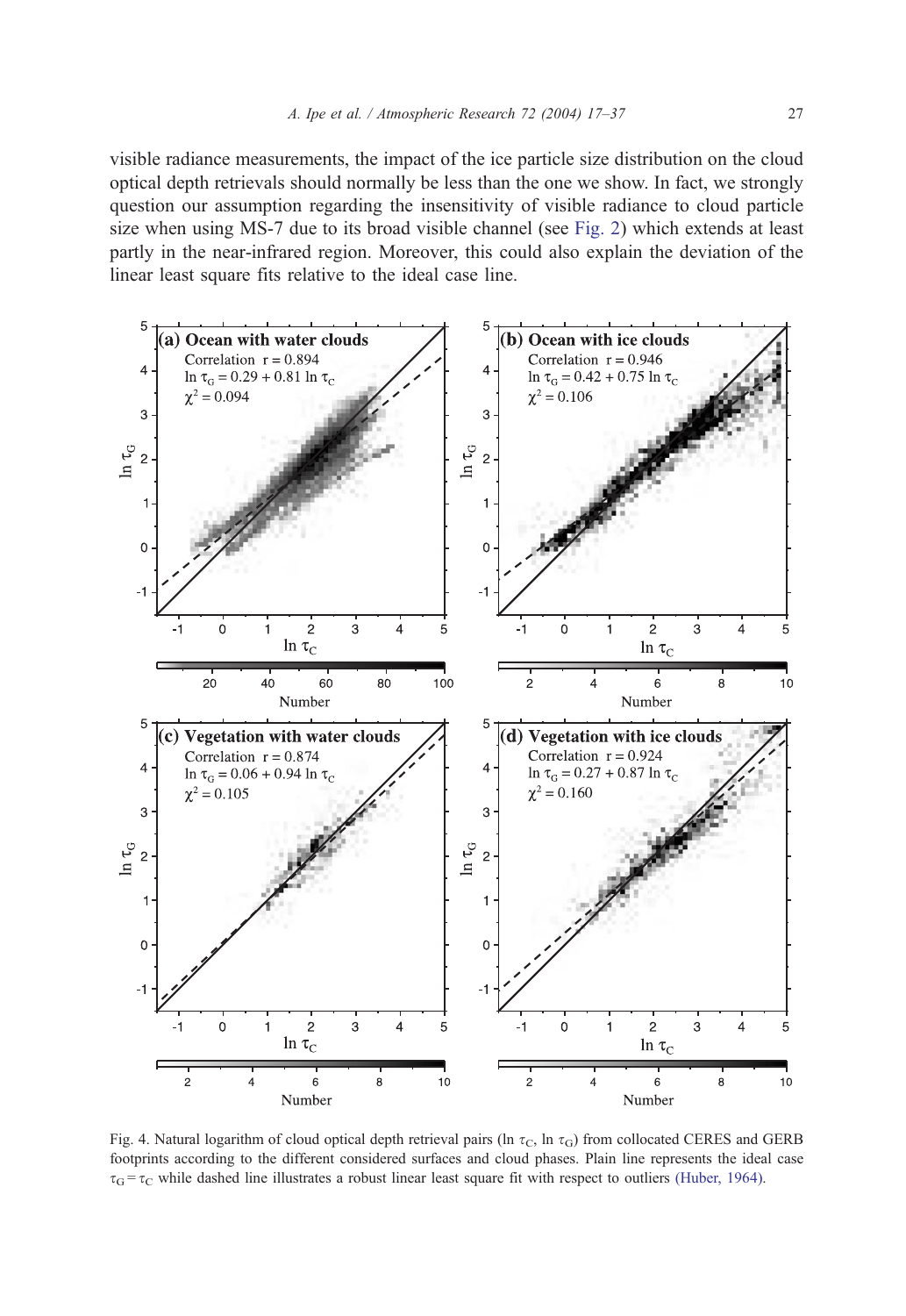

Fig. 4 (continued).

As mentioned previously, the implementation of a scene identification within the RGP is used to select the proper CERES ADMs for the broadband radiance-to-flux conversions. These ADMs are defined over some ranges of cloud optical depth [\(Loeb et al., 2003\).](#page-19-0) Hence, the crucial constraint of our retrieval scheme is to select in average the same ADM as the CERES software would (i.e. having a confusion matrix between the two classifications as close as possible diagonal). Such a confusion matrix is shown in [Table](#page-12-0) 3 for ocean and ice cloud footprints.<sup>3</sup> As we could expect from the correlation between ln  $\tau_{\rm G}$  and ln  $\tau_{\rm G}$  [\(Fig. 4\(b\)\)](#page-10-0) retrievals are located around its diagonal while spreading away with increasing cloud optical depth ranges. However, due to the deviation from the ideal line of the least square fit, the sub-matrices associated to extreme cloud optical depth values are not symmetric with all their diagonal elements above any other corresponding row- or column-elements (diagonal dominance). If such requirements were fulfilled, GERB cloud optical depth retrieval scheme would lead on average to a similar selection of ADMs as CERES would (diagonal dominance) and misselections of upper and lower ADMs would occur at similar frequencies (symmetric matrix). However, these previous results suggest the need to develop some correction strategy in order to adjust GERB retrievals to CERES ones. Such a scheme will be developed later in this paper.

#### 4.2. Cloud fraction

To avoid any bias when comparing the cloud fraction, we only take into account CERES footprints having a single cloud layer as flagged so by the CERES SI scheme (there is no restriction on cloud coverage). The population of footprints matching this

<sup>&</sup>lt;sup>3</sup> Confusion matrices for Fig. 4(a), (c)–(f) will not be shown to spare space.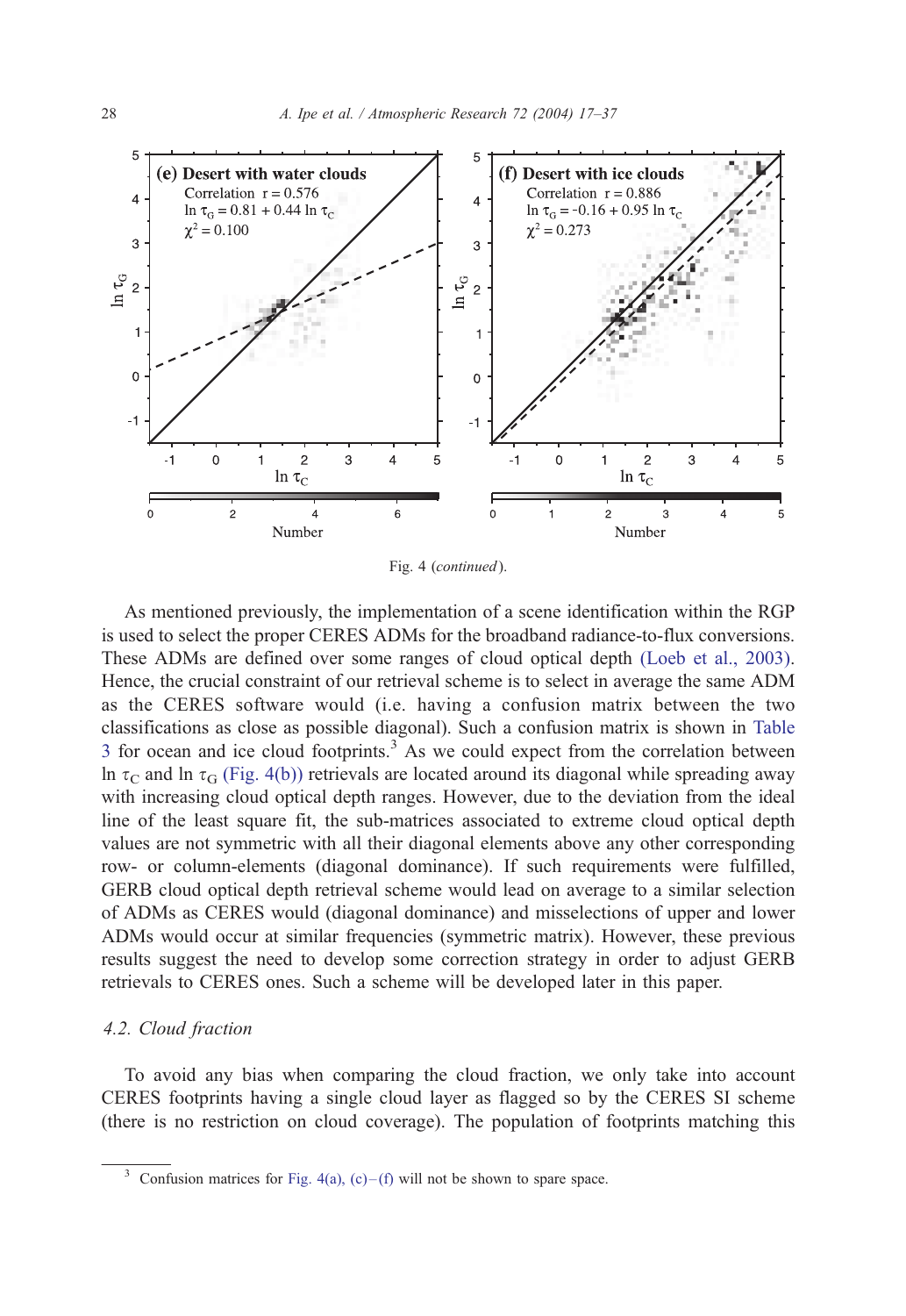<span id="page-12-0"></span>

Fig. 5. Normalized histograms of the CERES cloud effective particle size for the selected footprints used in the cloud optical depth comparisons.

criterion is given in [Table 4](#page-13-0) according to the surface type and cloud phase. Due to the fact that we did not perform CERES PSF convolution of our retrievals on SEVIRI pixels within GERB footprints, GERB cloud fraction values are only part of the discrete set made of the multiples of  $1/(5 \times 5) = 0.04$ , while they are continuously varying for CERES. To be able to perform meaningful comparisons, we have plotted in [Fig. 6](#page-14-0) both cloud fractional

Table 3

Confusion matrix (in percent) resulting from the comparisons of CERES ADMs cloud optical depth classifications according to CERES (columns) and GERB (rows) retrievals for ocean and ice cloud footprints

| Class  |      | 2    | 3     | 4    | 5    | 6    | 7    | 8    | 9    | 10   | 11   | 12   | 13   | 14   | 15   |
|--------|------|------|-------|------|------|------|------|------|------|------|------|------|------|------|------|
| 1      | 0.00 |      |       |      |      |      |      |      |      |      |      |      |      |      |      |
| 2      |      | 0.91 | 0.08  |      |      |      |      |      |      |      |      |      |      |      |      |
| 3      |      | 4.77 | 10.32 | 1.37 | 0.03 |      |      |      |      |      |      |      |      |      |      |
| 4      |      | 0.03 | 2.85  | 9.33 | 1.32 | 0.27 | 0.08 | 0.03 |      |      |      |      |      |      |      |
| 5      |      |      |       | 2.39 | 4.14 | 1.67 | 0.69 | 0.19 | 0.03 |      | 0.05 | 0.03 |      |      |      |
| 6      |      |      |       | 0.44 | 1.95 | 2.66 | 1.43 | 0.44 | 0.27 | 0.22 | 0.22 | 0.11 | 0.05 | 0.11 | 0.49 |
| $\tau$ |      |      |       |      | 0.33 | 0.88 | 1.59 | 1.62 | 1.15 | 0.52 | 0.27 | 0.25 | 0.08 | 0.14 | 0.41 |
| 8      |      |      |       |      |      | 0.14 | 0.96 | 1.37 | 1.23 | 0.82 | 1.18 | 0.25 | 0.55 | 0.25 | 0.60 |
| 9      |      |      |       |      |      | 0.05 | 0.16 | 0.60 | 0.85 | 1.07 | 1.26 | 0.93 | 0.66 | 0.19 | 0.49 |
| 10     |      |      |       |      |      |      | 0.05 | 0.14 | 0.44 | 0.55 | 0.99 | 0.71 | 0.91 | 0.36 | 0.66 |
| 11     |      |      |       |      |      |      | 0.03 | 0.03 | 0.22 | 0.77 | 1.23 | 1.45 | 1.59 | 0.91 | 1.48 |
| 12     |      |      |       |      |      |      |      |      | 0.05 | 0.14 | 0.33 | 0.93 | 1.04 | 0.71 | 2.11 |
| 13     |      |      |       |      |      |      |      |      |      | 0.03 | 0.08 | 0.36 | 0.74 | 0.69 | 2.83 |
| 14     |      |      |       |      |      |      |      |      |      |      |      | 0.05 | 0.36 | 0.16 | 2.50 |
| 15     |      |      |       |      |      |      |      |      |      | 0.03 | 0.05 | 0.03 | 0.25 | 0.19 | 3.98 |

The bold numbers on the diagonal are for cases where the ADMs selected using CERES and GERB cloud optical [depth retrievals are identical. ADM class numbers are for the following ranges of cloud optical depth](#page-19-0) (Loeb et al., 2003):  $1=(0-0.01)$ ,  $2=(0.01-1)$ ,  $3=(1-2.5)$ ,  $4=(2.5-5)$ ,  $5=(5-7.5)$ ,  $6=(7.5-10)$ ,  $7=(10-12.5)$ ,  $8=(12.5-15)$ ,  $9=(15-17.5), 10=(17.5-20), 11=(20-25), 12=(25-30), 13=(30-40), 14=(40-50)$  and  $15=(>50).$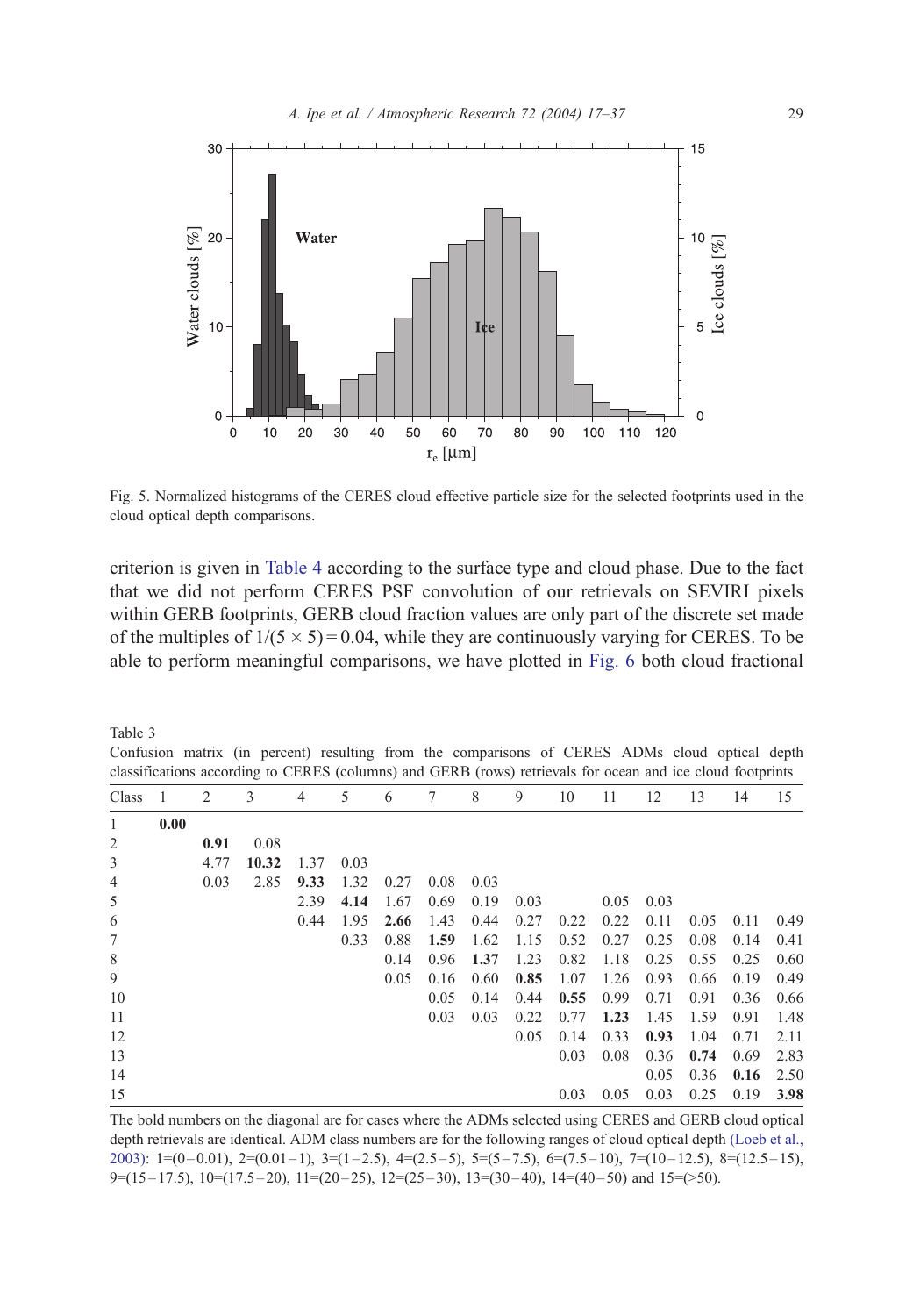<span id="page-13-0"></span>Table 4

Population of GERB and CERES cloud optical depth pairs according to their associated CERES surface type and cloud phase

|            | Water | Ice  | Total |
|------------|-------|------|-------|
| Ocean      | 40599 | 4439 | 45038 |
| Vegetation | 4055  | 2008 | 6063  |
| Desert     | 1507  | 430  | 1937  |
| Total      | 46161 | 6877 | 53038 |

Only pure footprints according to the CERES mean cloud phase with homogene surface are considered.

cover retrievals for ocean footprints. These results have been binned in squared regions according to a bin width of 0.04. It can be noted that there is a good agreement for clearsky and overcast footprints between both schemes and that these cases are a major contribution to the total population of selected footprints (notice the logarithmic scale of the colorbars in the graphs). Moreover, according to the gray band joining these extreme cloudy conditions in [Fig. 6\(a\),](#page-14-0) there is also a correlation for intermediate cloud fraction values.

However, results are also more scatter than for the cloud optical depth. It can be explained by two joint contributions. A horizontal scatter is due to the fact that CERES retrievals are convoluted with its dynamical PSF which is stretching around 72 VIRS pixels [\(Smith, 1994\)](#page-20-0) and thus taking into account a larger footprint than the expected  $5 \times 5$ VIRS pixels when estimating cloud fraction. This is clearly illustrated in [Fig. 6](#page-14-0) where  $f_{\rm G} = 0$  and  $f_{\rm G} = 1$  while  $f_{\rm C} \in (0 - 1)$ . While  $\tau_{\rm thres}$  has only a limited impact on the low cloud optical depth retrievals, it is a highly sensitive parameter for cloud fraction estimation (which is totally relying on the cloudy/non-cloudy test). On the opposite, CERES methodology based on multispectral radiance threshold tests is not directly depending on the retrieved cloud optical depths. This can therefore result in cloudy footprints for which the mean cloud optical depth is below than the GERB chosen threshold. This contributes to the horizontal scatter and also to its vertical component as shown in the figure where  $f_C = 1$  while  $f_G \in (0 - 1)$ . But we can question the validity of such low CERES cloud optical depth retrievals with regards, for example, to the sensitivity in the estimation of the surface albedo.

As the CERES ADMs are also stratified according to some ranges of the cloud fraction [\(Loeb et al., 2003\),](#page-19-0) the confusion matrix for ocean and water cloud footprints is given in [Table 5.](#page-15-0)<sup>4</sup> From this table, it can be noted that while about 34% of the footprints are identified as totally overcast by CERES, it reaches up to 45% for GERB. Moreover, GERB is also overestimating the number of footprints in the clear-sky class (15%) compared to CERES (0.42%). In fact, it can be noticed that the majority of these GERB retrievals are classified in CERES class 2. This is certainly due to the range used to defined classes 1, 2, 12 and 13 on extremes cloud fraction values and to the convolution of CERES retrievals which tend to spread their values compared to GERB results as well as probable CERES cloud optical depths which are below our chosen threshold. As previously mentioned, a possible solution to correctly compare CERES and GERB cloud fractional

<sup>4</sup> Confusion matrices for other surfaces and phase will not be shown to spare space.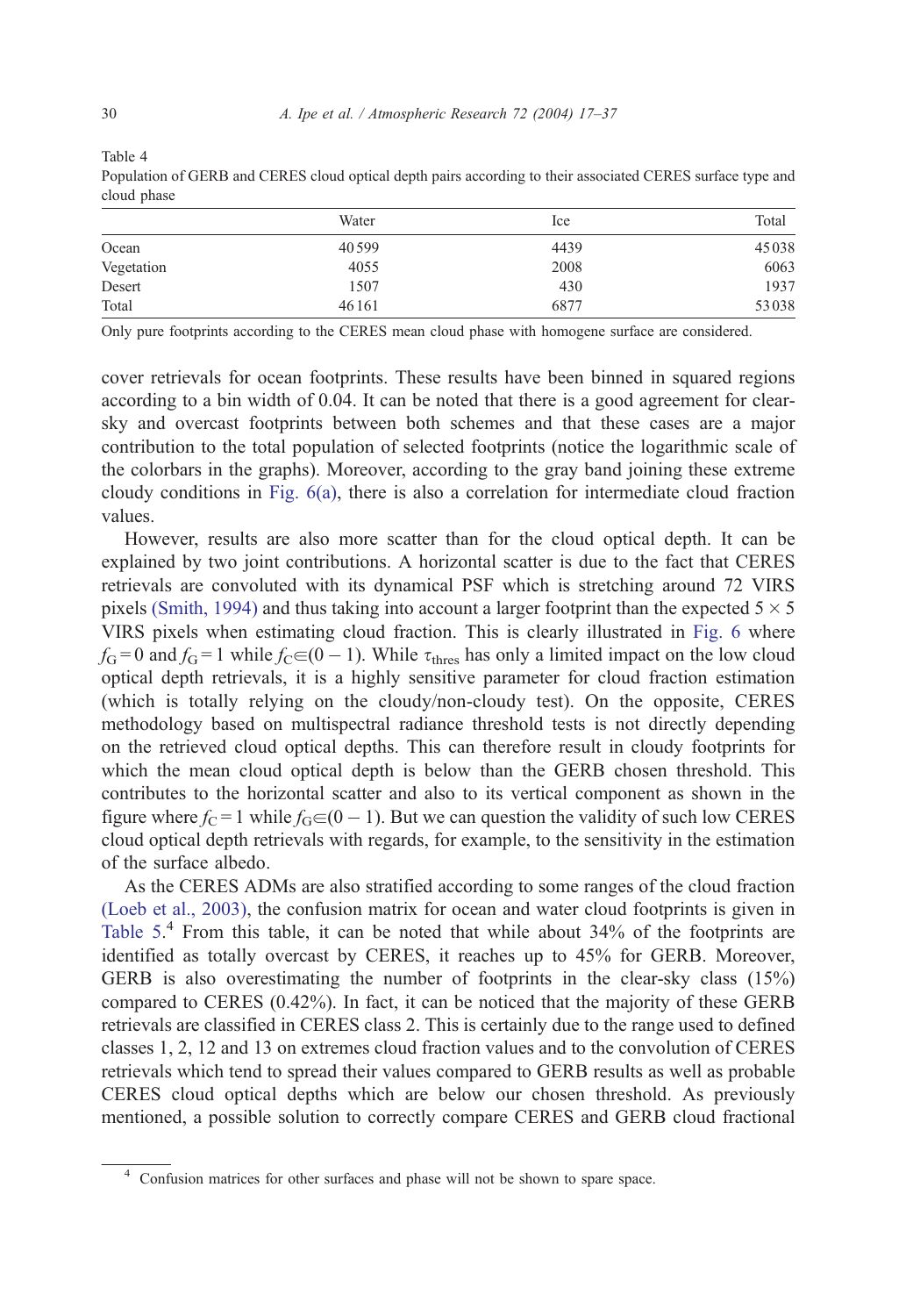<span id="page-14-0"></span>

Fig. 6. Cloud fraction retrieval pairs  $(f_c, f_d)$  from collocated CERES and GERB ocean footprints according to both cloud phases. Plain line represents the ideal case  $f_G = f_C$  where both retrieval schemes provide identical values.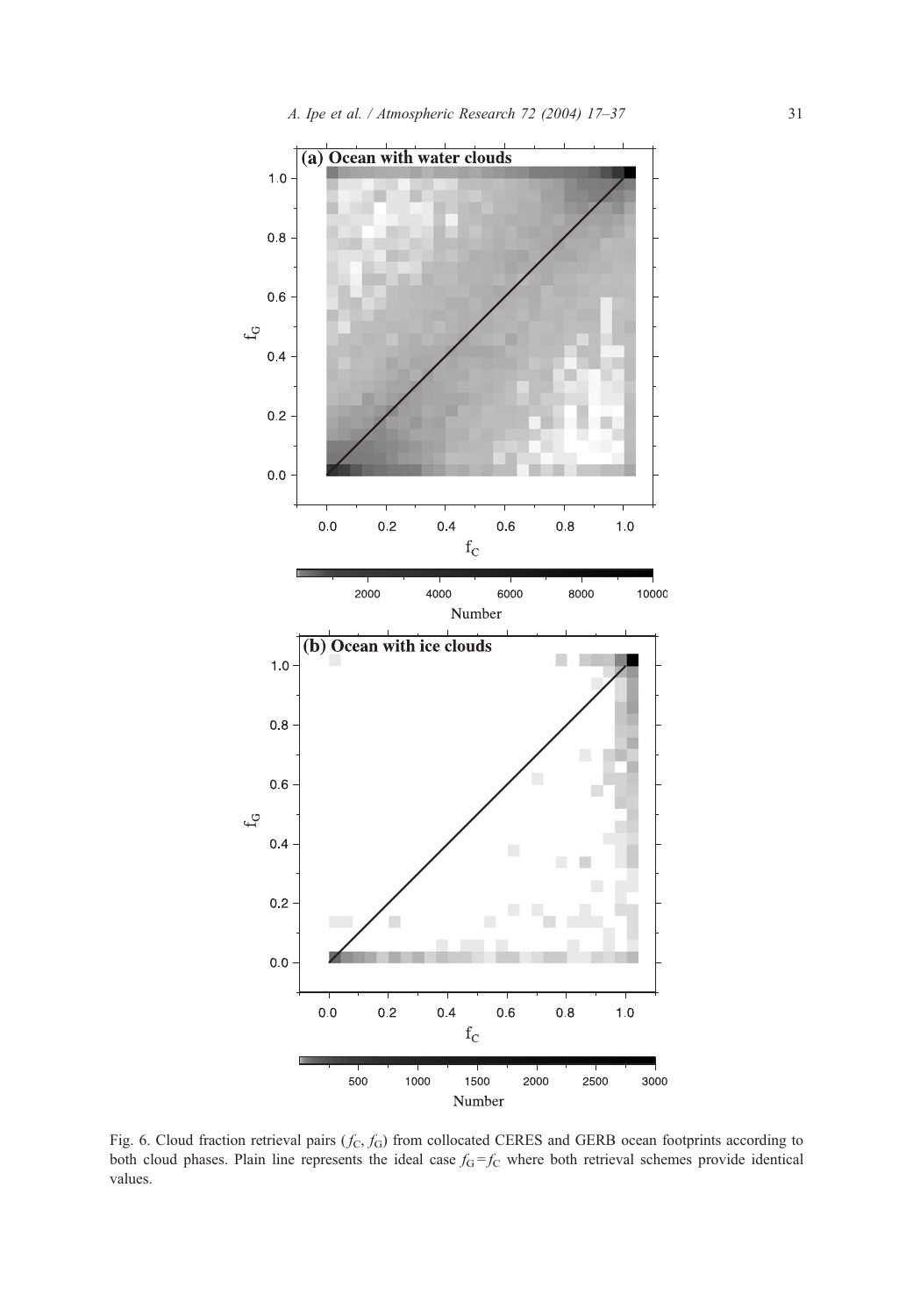<span id="page-15-0"></span>Table 5

Confusion matrix (in percent) resulting from the comparisons of CERES ADMs cloud fraction classifications according to CERES (columns) and GERB (rows) retrievals for ocean and water cloud footprints

| Class          |      | 2     | 3    | 4    | 5    | 6    | 7    | 8    | 9           | 10   | 11   | 12   | 13    | Sum   |
|----------------|------|-------|------|------|------|------|------|------|-------------|------|------|------|-------|-------|
| $\mathbf{1}$   | 0.40 | 10.51 | 2.41 | 0.97 | 0.42 | 0.21 | 0.14 | 0.07 | 0.05        | 0.04 | 0.04 | 0.03 | 0.11  | 15.41 |
| 2              | 0.01 | 1.86  | 1.41 | 0.93 | 0.62 | 0.24 | 0.16 | 0.09 | 0.05        | 0.02 | 0.01 | 0.01 | 0.09  | 5.50  |
| 3              |      | 0.68  | 0.96 | 0.76 | 0.59 | 0.34 | 0.20 | 0.13 | 0.08        | 0.04 | 0.02 | 0.03 | 0.07  | 3.89  |
| $\overline{4}$ | 0.00 | 0.47  | 0.82 | 1.07 | 0.84 | 0.67 | 0.40 | 0.21 | 0.15        | 0.08 | 0.02 | 0.03 | 0.10  | 4.88  |
| 5              |      | 0.18  | 0.23 | 0.47 | 0.51 | 0.44 | 0.35 | 0.23 | 0.13        | 0.08 | 0.03 | 0.04 | 0.07  | 2.78  |
| 6              |      | 0.18  | 0.31 | 0.41 | 0.52 | 0.69 | 0.60 | 0.47 | 0.29        | 0.19 | 0.07 | 0.06 | 0.11  | 3.90  |
| 7              |      | 0.11  | 0.12 | 0.18 | 0.29 | 0.38 | 0.38 | 0.33 | 0.28        | 0.22 | 0.06 | 0.05 | 0.06  | 2.46  |
| 8              |      | 0.11  | 0.14 | 0.16 | 0.33 | 0.43 | 0.57 | 0.65 | $0.56$ 0.42 |      | 0.17 | 0.15 | 0.11  | 3.79  |
| 9              | 0.00 | 0.08  | 0.07 | 0.10 | 0.12 | 0.21 | 0.35 | 0.43 | 0.51        | 0.45 | 0.14 | 0.12 | 0.11  | 2.71  |
| 10             |      | 0.12  | 0.06 | 0.09 | 0.14 | 0.19 | 0.36 | 0.56 | $0.77$ 1.04 |      | 0.47 | 0.49 | 0.23  | 4.52  |
| 11             |      | 0.03  | 0.04 | 0.04 | 0.04 | 0.05 | 0.08 | 0.16 | 0.29        | 0.52 | 0.32 | 0.30 | 0.18  | 2.06  |
| 12             |      | 0.05  | 0.03 | 0.03 | 0.04 | 0.06 | 0.09 | 0.16 | 0.31        | 0.60 | 0.37 | 0.69 | 0.26  | 2.68  |
| 13             | 0.01 | 0.46  | 0.26 | 0.24 | 0.23 | 0.29 | 0.36 | 0.53 | 0.81        | 1.61 | 1.85 | 6.08 | 32.68 | 45.42 |
| Sum            | 0.42 | 14.86 | 6.87 | 5.46 | 4.69 | 4.20 | 4.05 | 4.03 | 4.27        | 5.33 | 3.57 | 8.08 | 34.17 | 40599 |

Bold numbers on the diagonal are for cases where the ADMs selected using CERES and GERB cloud fraction [retrievals are identical. ADM class numbers are for the following ranges of cloud fraction](#page-19-0) (Loeb et al., 2003):  $1=(0-0.001)$ ,  $2=(0.001-0.1)$ ,  $3=(0.1-0.2)$ ,  $4=(0.2-0.3)$ ,  $5=(0.3-0.4)$ ,  $6=(0.4-0.5)$ ,  $7=(0.5-0.6)$ ,  $8=(0.6-0.7)$ ,  $9=(0.7-0.8), 10=(0.8-0.9), 11=(0.9-0.95), 12=(0.95-0.99)$  and  $13=(0.99-1).$ 

covers would be to perform CERES PSF convolution on MS-7 pixels and only select footprints whose mean cloud optical depth is above  $\tau_{\text{thres}}$ . However, such processes are deferred to a future study on SEVIRI data. Nevertheless, the choice of  $\tau_{\text{thres}}$  is a basic validation of our cloud fraction retrievals as it leads to the same average of cloud fractional cover than CERES.

# 5. Homogenization of GERB cloud optical depths

# 5.1. Method

In this section, we propose a generic homogenization scheme to correct retrievals of a given feature according to some method towards associated reference values. More specifically, the reference values will be taken as the CERES cloud optical depth retrievals while the results that have to be corrected are the outputs of the GERB cloud optical depth algorithm.

As previously mentioned, cloud optical depth values are not convenient to handle due to their large range of variation (about three decades). Any attempt to fit them directly will produce poor results due to the influence of large values compared to small ones. One would expect that retrieval errors increase with increasing optical depth values and thus, any fit should decrease the weights of these large values accordingly. However, if we consider the logarithm of cloud optical depths, the variation range is implicitly reduced while having an almost linear dependence and therefore these values are more suited to perform meaningful statistical fits.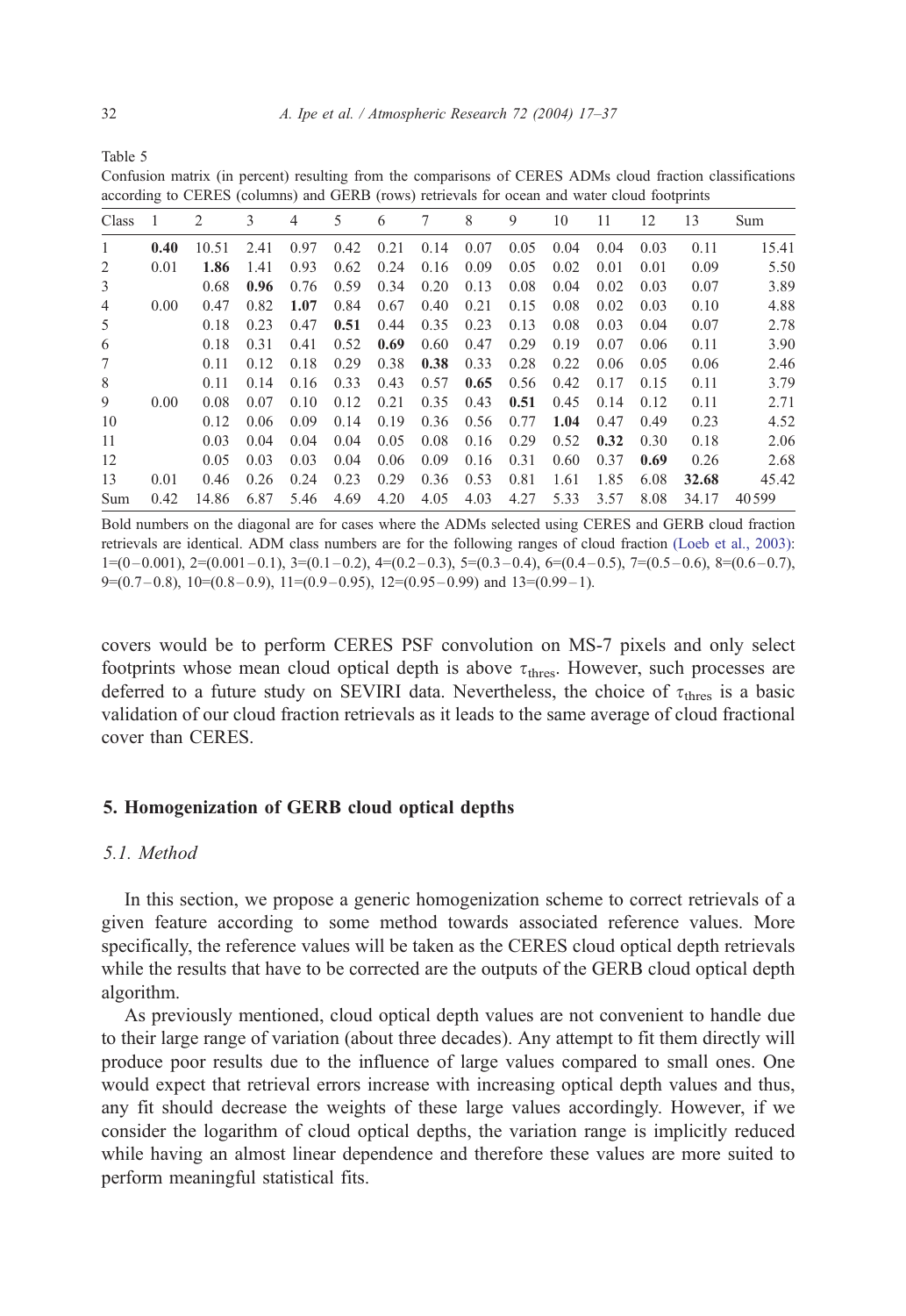<span id="page-16-0"></span>To perform statistical fit on ln  $\tau$  values we used by convenience a mathematical model f (needed to express the correlation between two variables) of the following form:  $f(\ln \tau) =$  $\mathcal{P}_n(\ln \tau)$ , where  $\mathcal{P}_n$  is the generic form of a degree *n* polynomial with coefficients  $a_i$  for  $i = 0, \ldots, n$ . The robust polynomial least square fits with respect to outliers [\(Huber, 1964\)](#page-19-0) which lead to a significant decrease of the residuals for the selected footprints are given in



Fig. 7. Natural logarithm of cloud optical depth retrieval pairs (ln  $\tau_c$ , ln  $\tau_d$ ) from collocated CERES and GERB footprints according to three different surfaces and two cloud phase types. Plain line represents the ideal case  $\tau$  G =  $\tau$  C where both retrieval schemes provide identical values. Dashed line illustrates the most significative robust polynomial least square fits in terms of confidence on the decrease of residuals [\(Huber, 1964\).](#page-19-0)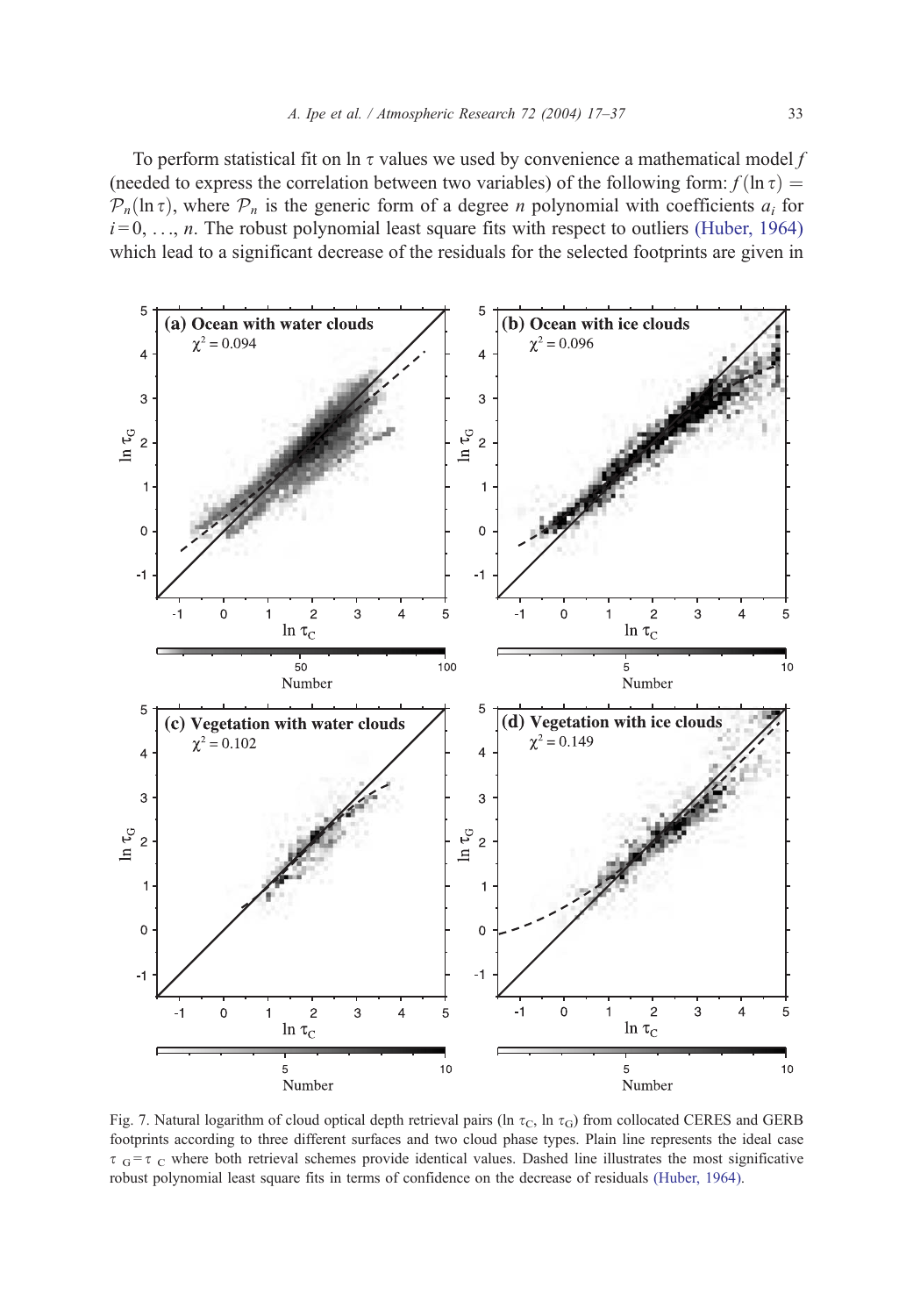

Fig. 7 (continued).

[Fig. 7](#page-16-0). Having set the number of degrees of freedom  $n^*$  and performed the fit on the dataset, we end up with the expression

$$
\ln \tau_{\rm G} = \mathcal{P}_n * (\ln \tau_{\rm C}) \tag{4}
$$

where  $\mathcal{P}_n^*$  is the fitted polynomial of degree  $n^*$  with coefficients  $a_i^*$  for  $i = 0, \ldots, n^*$ . The next step is to homogenize values for GERB cloud optical depth,  $\tau$ <sub>G</sub>, in such a way that in average ln  $\tau_c$  = ln  $\tau_G$ . By substituting the latter formula in Eq. (4), the homogenized cloud optical depths are implicitly given by

$$
\mathcal{P}_n * (\ln \tilde{\tau}_G) = \ln \tau_G. \tag{5}
$$

As we see, the difficulty lies in solving this equation for  $\tilde{\tau}_G$ , either explicitly for  $n^* \leq 5$ or iteratively when  $n^*$ >5, for every value  $\tau$ G. However, robust iterative methods for finding roots of polynomials exist and are described in the literature [\(Press et al., 1992\).](#page-20-0)

## 5.2. Results

Our correction scheme is illustrated for cloud optical depth pairs associated with ocean and ice cloud footprints. It turns out that the fitting model in terms of robustness and significant decrease of the residuals is the third degree polynomial  $P_4(\ln \tau_C) = 0.336 + 0.737 \ln \tau_C + 0.076 (\ln \tau_C)^2 - 0.017 (\ln \tau_C)^3$ . Results are given in [Table 6](#page-18-0) as a confusion matrix. As we could expect from [Fig. 4\(b\),](#page-10-0) our retrieval scheme overestimates low cloud optical depth while underestimates high  $\tau$  values by comparison to CERES. The benefit of our correction method is clearly shown by comparing uncorrected [\(Table 3\)](#page-12-0) and homogenized GERB values [\(Table 6\)](#page-18-0) where the number of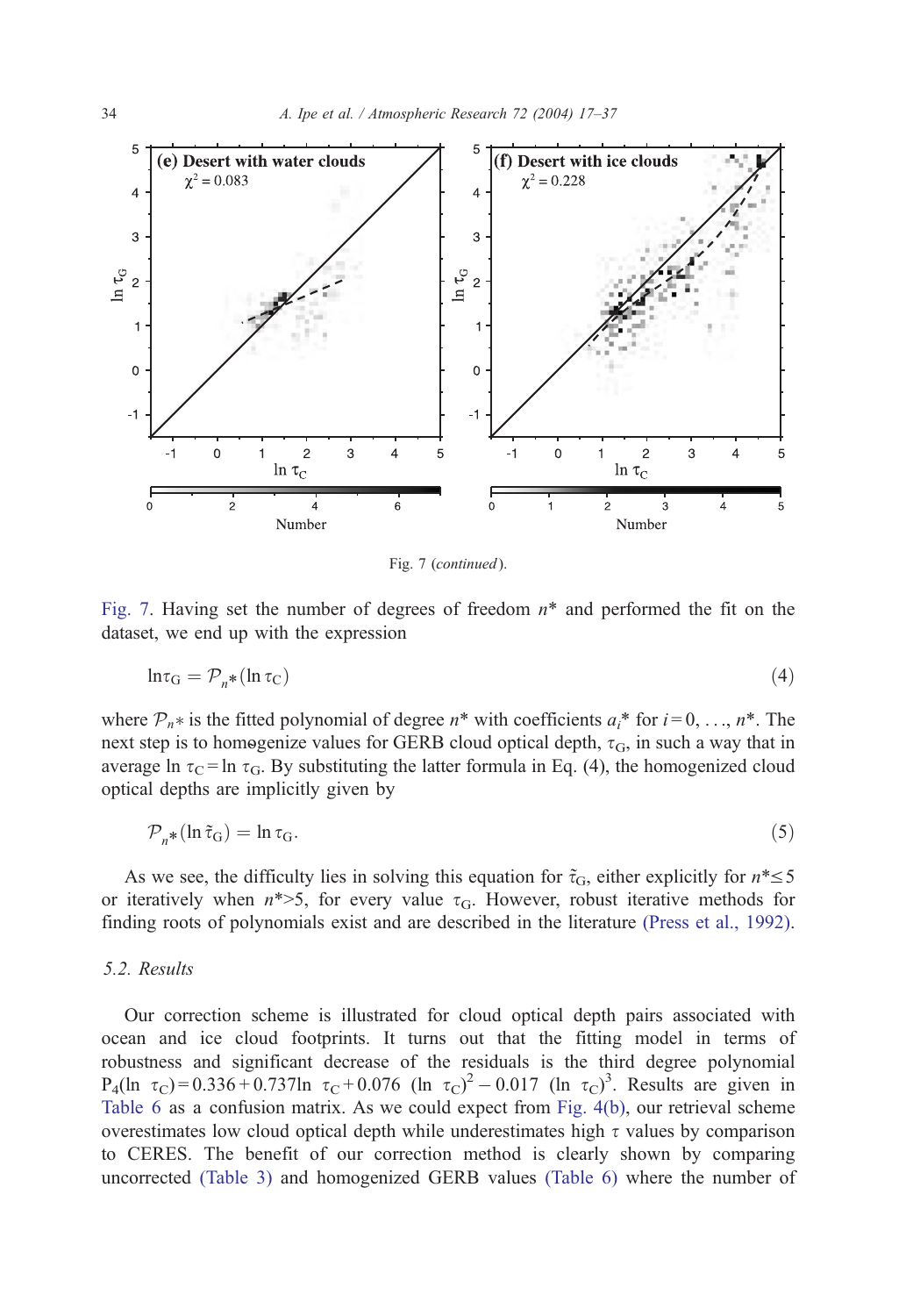<span id="page-18-0"></span>Table 6

Confusion matrix (in percent) resulting from the comparisons of CERES ADMs cloud optical depth classifications according to CERES (columns) and GERB (rows) retrievals for ocean and ice cloud footprints for homogenized GERB results

| Class          | -1   | 2    | 3    | 4    | 5    | 6    | 7    | 8    | 9    | 10   | 11   | 12   | 13   | 14   | 15   |
|----------------|------|------|------|------|------|------|------|------|------|------|------|------|------|------|------|
| 1              | 0.00 |      |      |      |      |      |      |      |      |      |      |      |      |      |      |
| $\overline{2}$ |      | 4.61 | 1.73 | 0.03 |      |      |      |      |      |      |      |      |      |      |      |
| 3              |      | 1.07 | 9.96 | 2.55 | 0.05 |      |      |      |      |      |      |      |      |      |      |
| $\overline{4}$ |      | 0.03 | 1.56 | 8.64 | 1.54 | 0.33 | 0.08 | 0.03 |      |      |      |      |      |      |      |
| 5              |      |      |      | 1.81 | 3.68 | 1.48 | 0.63 | 0.19 | 0.03 |      | 0.05 | 0.03 |      |      |      |
| 6              |      |      |      | 0.49 | 1.78 | 2.33 | 0.91 | 0.22 | 0.19 | 0.08 | 0.11 | 0.05 | 0.05 | 0.11 | 0.25 |
| $\tau$         |      |      |      |      | 0.63 | 0.93 | 1.45 | 0.85 | 0.47 | 0.30 | 0.11 | 0.19 |      | 0.05 | 0.36 |
| 8              |      |      |      |      | 0.08 | 0.47 | 0.96 | 1.10 | 0.85 | 0.47 | 0.36 | 0.11 | 0.14 | 0.11 | 0.41 |
| 9              |      |      |      |      |      | 0.05 | 0.69 | 0.99 | 0.77 | 0.55 | 0.69 | 0.16 | 0.30 | 0.14 | 0.30 |
| 10             |      |      |      |      |      | 0.05 | 0.14 | 0.47 | 0.91 | 0.47 | 0.91 | 0.41 | 0.33 | 0.16 | 0.44 |
| 11             |      |      |      |      |      | 0.03 | 0.11 | 0.55 | 0.55 | 1.07 | 1.43 | 0.91 | 0.96 | 0.16 | 0.49 |
| 12             |      |      |      |      |      |      | 0.03 |      | 0.33 | 0.49 | 0.69 | 0.74 | 0.85 | 0.41 | 0.69 |
| 13             |      |      |      |      |      |      |      | 0.03 | 0.14 | 0.55 | 0.93 | 1.21 | 1.84 | 0.85 | 1.23 |
| 14             |      |      |      |      |      |      |      |      | 0.03 | 0.14 | 0.25 | 0.69 | 0.69 | 0.66 | 1.54 |
| 15             |      |      |      |      |      |      |      |      |      | 0.03 | 0.16 | 0.60 | 1.07 | 1.04 | 9.85 |

The bold numbers on the diagonal are associated to the case where the ADMs selected using CERES and GERB cloud optical depth retrievals are identical. ADM class numbers are for the following ranges of cloud optical depth (Loeb et al., 2003):  $1=(0-0.01)$ ,  $2=(0.01-2.5)$ ,  $3=(2.5-6)$ ,  $4=(6-10)$ ,  $5=(10-18)$ ,  $6=(18-40)$ ,  $7=(>40)$ .

diagonal-dominant elements decreased from 8 to 4 while the off-diagonal elements are balanced, leading to a more symmetric matrix. Finally, it can be noted that adjusted GERB values are now all classified in an adjacent CERES class for those that do not meet the diagonal dominance criterion.

## 6. Conclusions and future work

In this paper, we have presented cloud optical depth and cloud fraction retrieval algorithms. These schemes will be implemented as part of the SEVIRI scene identification for the RMIB GERB Ground Segment. They are based on a direct inversion method that relies on simulated radiances by a radiative transfer model over specific scenes, composed by a restricted number of ground surfaces and cloudy conditions. The method uses an innovative and efficient parameterization of the inversion look-up tables. Preliminary validations of the cloud optical depth and cloud fraction retrieval algorithms were performed by comparing CERES footprints and Meteosat-7 simulated GERB footprints. These comparisons have shown good correlation between GERB and CERES methods. However, discrepancies occur but there are expected to decrease with the use of the SEVIRI imager thanks to its narrower visible channels compared to Meteosat-7. But it will have to be confirmed by a future validation study on this imager. Moreover, a correction scheme was also suggested in order to cope with the possible remaining cloud optical depth discrepancies between CERES and SEVIRI retrievals. Its efficiency was demonstrated on CERES and MS-7 cloud optical depth comparisons. Basic validation of the cloud fraction was performed by choosing the optimal threshold value on cloud optical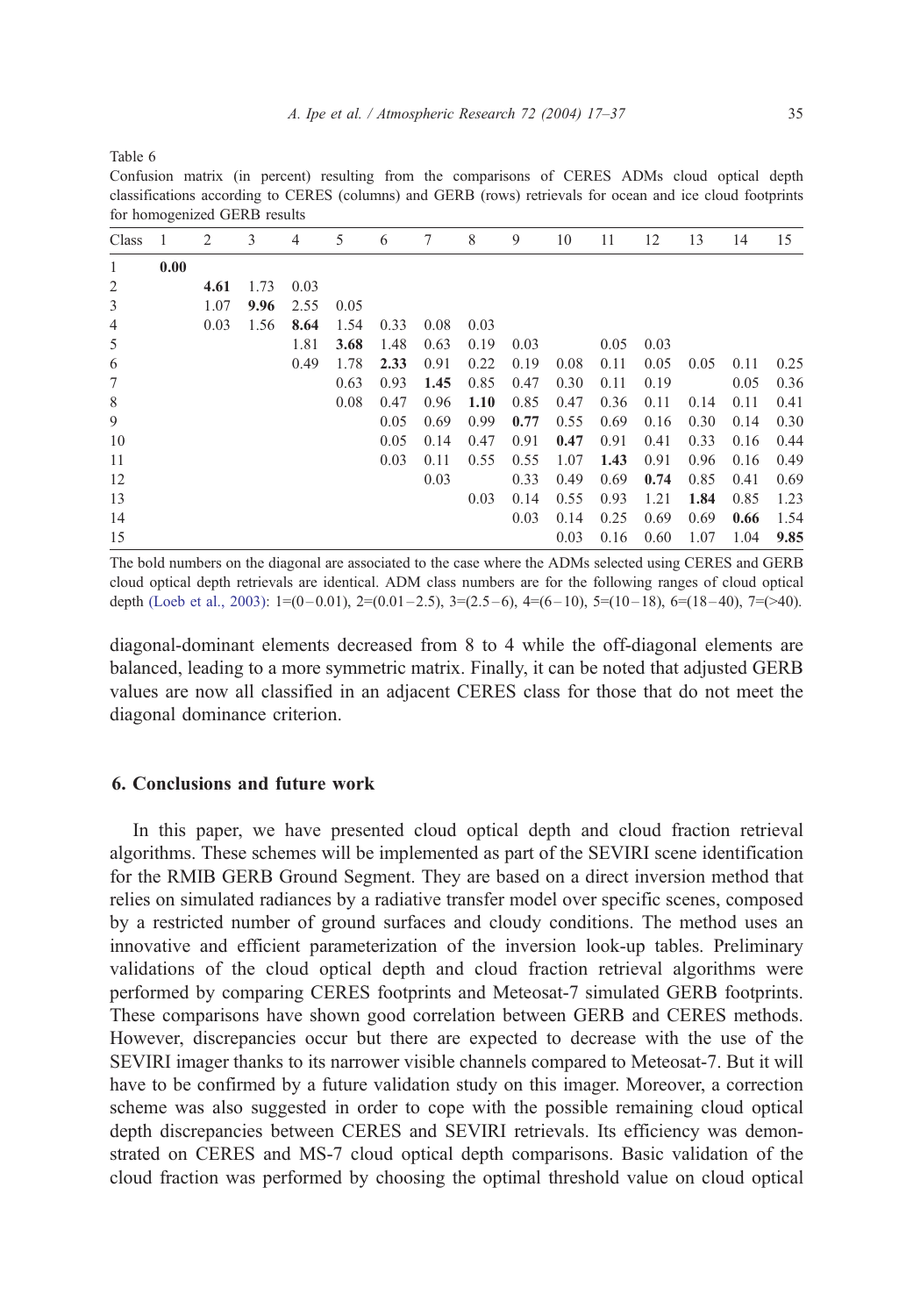<span id="page-19-0"></span>depth which is the border between cloudy/non-cloudy imager pixels. This value ensures that, in average, our algorithm produces the same cloud coverage as the one computed by the CERES software. Finally, some recommendations were issued for future comparisons such as convolute with CERES point spread function our cloud properties retrievals.

These cloud optical depth and cloud fraction estimations will be part of the GERB products generated at RMIB. Complete description of their content as well as the algorithms used are available at [http://gerb.oma.be.](http://www.gerb.oma.be) Products will be freely available to the scientific community at [ftp://gerb.oma.be.](ftp://www.gerb.oma.be)

#### Acknowledgements

The CERES SSF data were obtained from the NASA Langley Research Center Atmospheric Sciences Data Center. The Meteosat-7 data were obtained from the Meteosat Archive and Retrieval Facility (MARF). All graphics and plots were made using The Generic Mapping Tools (GMT) softwares collection of P. Wessel (University of Hawai'i) and W.H.F. Smith (NOAA/NESDIS/NODC).

#### References

- Arking, A., Childs, J.D., 1985. Retrieval of cloud cover parameters from multispectral satellite images. J. Clim. Appl. Meteorol. 24, 322-333.
- Cano, D., Monget, J.M., Albuisson, M., Guillard, H., Regas, N., Wald, L., 1986. A method for the determination of the global solar radiation from meteorological satellite data. Sol. Energy 37, 31 – 39.
- Dewitte, S., Clerbaux, N., Gonzalez, L., Hermans, A., Ipe, A., Joukoff, A., Sadowski, G., 2000. Generation of GERB unfiltered radiances and fluxes. Proc. 2000 EUMETSAT Meteorological Satellite Data Users' Conf., EUMETSAT, Bologna, pp. 619 – 625.
- Gonzalez, L., Hermans, A., Dewitte, S., Ipe, A., Sadowski, G., Clerbaux, N., 2000. Resolution enhancement of GERB data. Proc. 2000 EUMETSAT Meteorological Satellite Data Users' Conf., EUMETSAT, Bologna,  $619 - 625.$
- Harries, J.E., Crommelynck, D., 1999. The Geostationary Earth Radiation Budget experiment on MSG-1 and its potential applications. Adv. Space Res. 24, 915 – 919.
- Huber, P.J., 1964. Robust estimation of a location parameter. Ann. Math. Stat. 35, 73 101.
- Ipe, A., Bertrand, C., Clerbaux, N., Dewitte, S., Gonzalez, L., 2003. Pixel-scale composite top-of-the-atmosphere clear-sky reflectances for Meteosat-7 visible data. J. Geophys. Res. 108 (D19), 4612 (doi:10.1029/ 2002JD002771).
- Jolivet, D., Feijt, A.J., 2003. Cloud thermodynamic phase and particle size estimation using the 0.67 and 1.6  $\mu$ m channels from meteorological satellites. Atmos. Chem. Phys. Discuss. 3, 4461 – 4488.
- Key, J., Schweiger, A.J., 1998. Tools for atmospheric radiative transfer: Streamer and FluxNet. Comput. Geosci. 24, 443 – 451.
- King, M.D., 1987. Determination of the scaled optical thickness of clouds from reflected solar radiation measurements. J. Atmos. Sci. 44, 1734 – 1751.
- Loeb, N.G., Smith, N.M., Kato, S., Miller, W.F., Gupta, S., Minnis, P., Wielicki, B.A., 2003. Angular distribution models for top-of-atmosphere radiative flux estimation from the Clouds and the Earth's Radiant Energy System instrument on the tropical rainfall measuring mission satellite. Part I: Methodology. J. Appl. Meteorol.  $42, 240 - 265.$
- Nakajima, T.Y., King, M.D., 1990. Determination of the optical thickness and effective particle radius of clouds from reflected solar radiation measurements. Part I: Theory. J. Atmos. Sci. 47, 1878 – 1893.